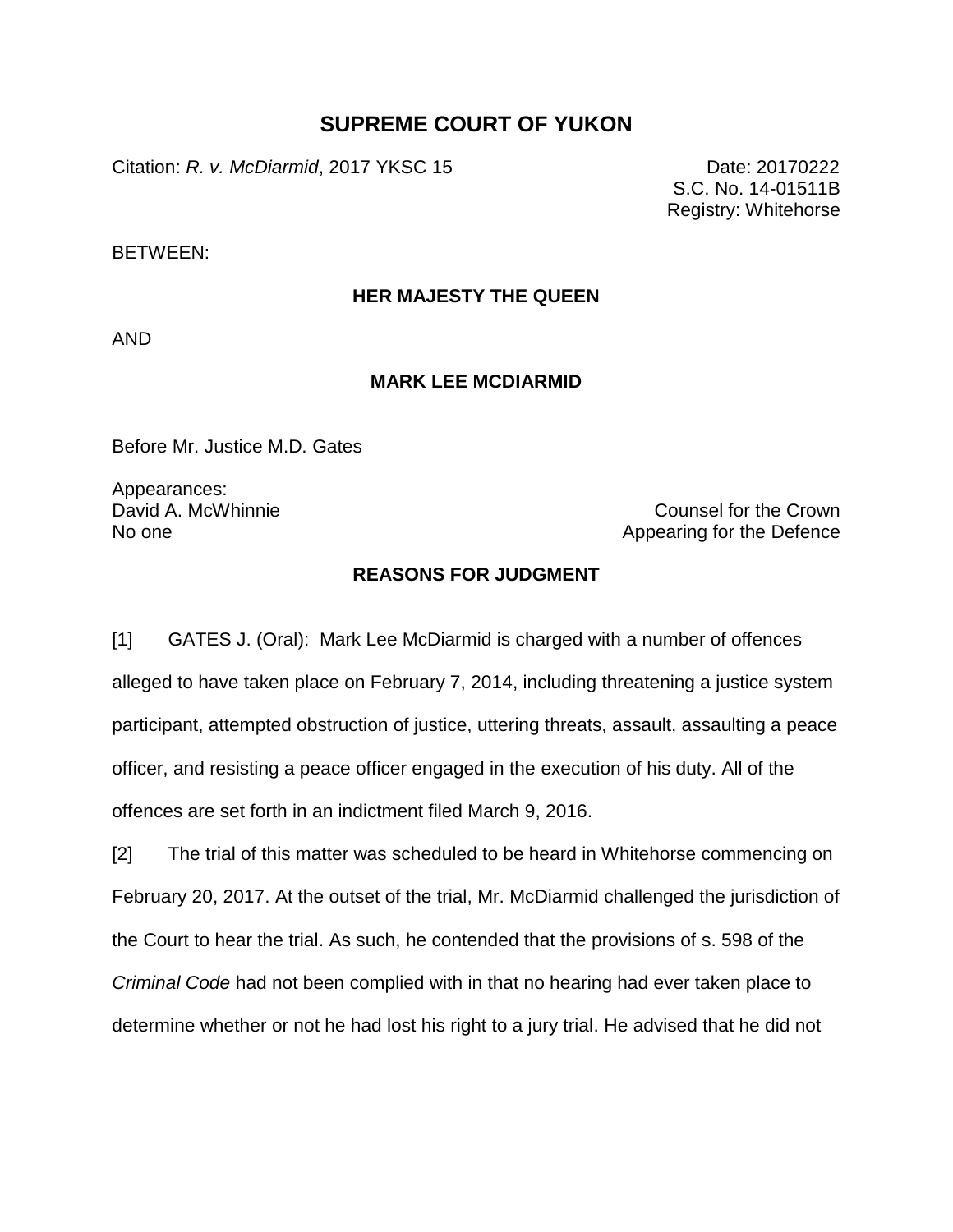wish to participate in the trial and wanted to be taken back to the Whitehorse Correctional Centre.

[3] Mr. McDiarmid was then arraigned on the charges set out in the indictment. He declined to respond to the Court's inquiries as to whether or not he understood the charges. He also declined to enter pleas to the charges, at which point the Court directed the entry of not guilty pleas to each count.

[4] When the Crown called its first witness, Cpl. Stephen Knaack, Mr. McDiarmid stood up and began challenging Cpl. Knaack, using obscenities and vulgar language in the process. Court security was directed to remove Mr. McDiarmid from the court and proceedings were briefly adjourned to allow Mr. McDiarmid to compose himself. When court reconvened, Mr. McDiarmid refused to leave his cell to attend court.

[5] The Court was informed that Mr. McDiarmid had been advised of the availability of legal counsel while in cells during the adjournment, but had refused this offer. Mr. McDiarmid was then offered the option of returning to the courtroom or to attending one of the witness rooms in the court facility to watch the trial via closed-circuit television. He declined both offers.

[6] At this point, court was adjourned until 1 p.m. to permit Mr. McDiarmid to speak to family members and to reflect on his decision not to attend his trial.

[7] When court resumed at 1 p.m., a member of the local bar, Mr. Bruce Warnsby, advised that he had attended cells during the adjournment with members of Mr. McDiarmid's family. Mr. Warnsby's offer of legal assistance to Mr. McDiarmid was refused.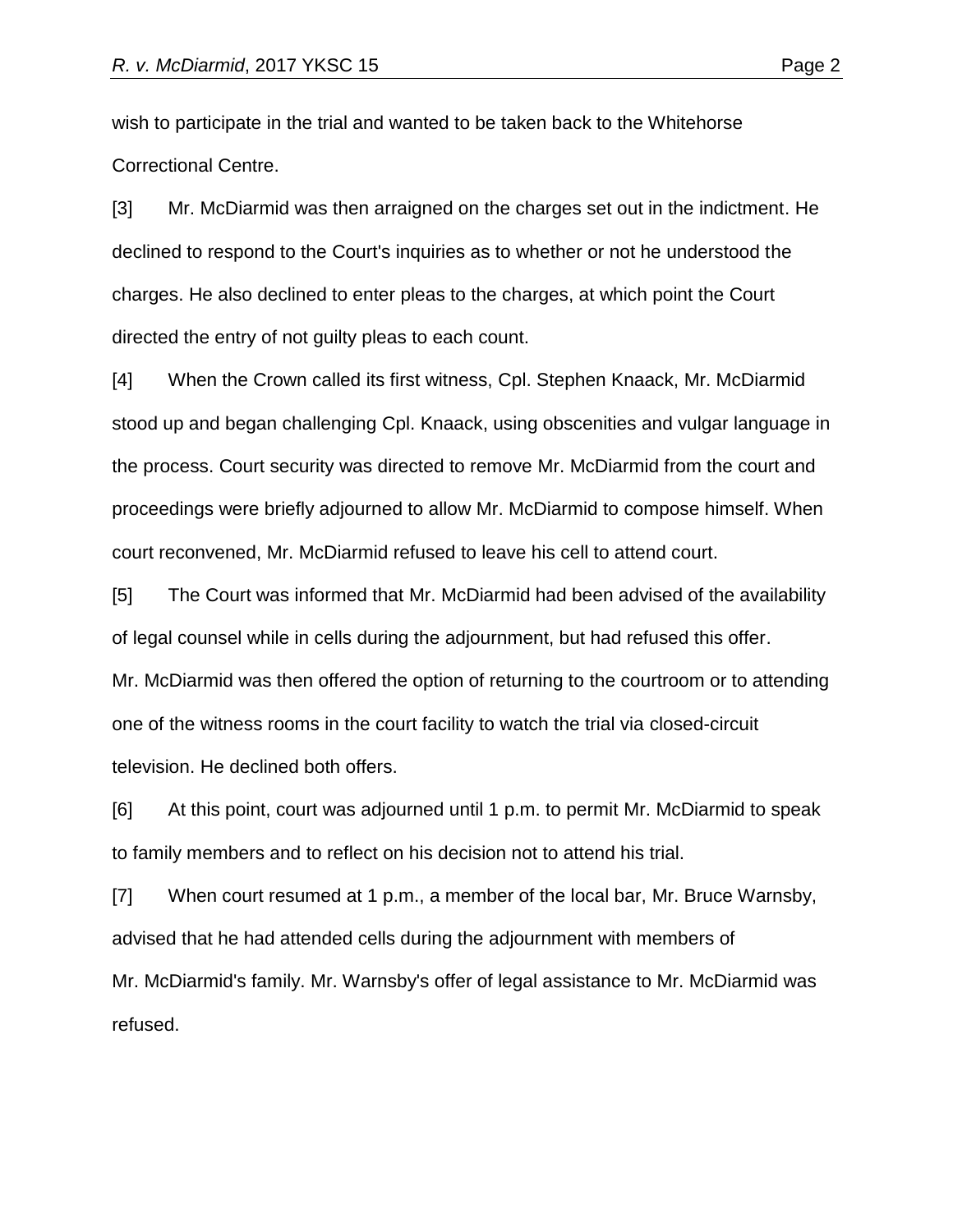[8] At the request of the Crown, the Court then made an order pursuant to s. 650(2) of the *Criminal Code*, directing that Mr. McDiarmid was to be kept out of the court as his misconduct by interrupting the proceedings rendered his continued presence to not be feasible. In making the order, it was noted that Mr. McDiarmid had in any event seemingly made the decision not to be present during his trial.

[9] The Crown called two witnesses on the afternoon of February 20, 2017. At the conclusion of each witness, the Court directed that Mr. McDiarmid was to be informed that the Crown's examination of the named witness had been completed and inquiring whether or not Mr. McDiarmid wished to return to the courtroom to cross-examine the witness. In both instances, Mr. McDiarmid declined to participate in the proceedings.

[10] At the conclusion of the proceedings on February 20, 2017, Mr. McDiarmid was remanded in custody to February 21, 2017, and directed to attend court at 10 a.m.

[11] When court resumed on the morning of February 21, 2017, Mr. McDiarmid was not in attendance, having advised the RCMP provost section that he did not wish to attend court. He was advised at that time that he could participate via closed-circuit television from the Whitehorse Correctional Centre, but declined that option as well.

[12] At the request of the Court, the Crown called one further witness, Mr. Antoine Oxford, the supervisor of the cellblock located in the court facility as well as the cells located at the Whitehorse detachment of the RCMP. The Crown then closed its case. [13] The Court briefly heard from Ms. Brandy Maude, Mr. McDiarmid's mother, who advised that she had spoken to her son the previous evening and earlier that morning. She confirmed that Mr. McDiarmid did not wish to participate in the trial.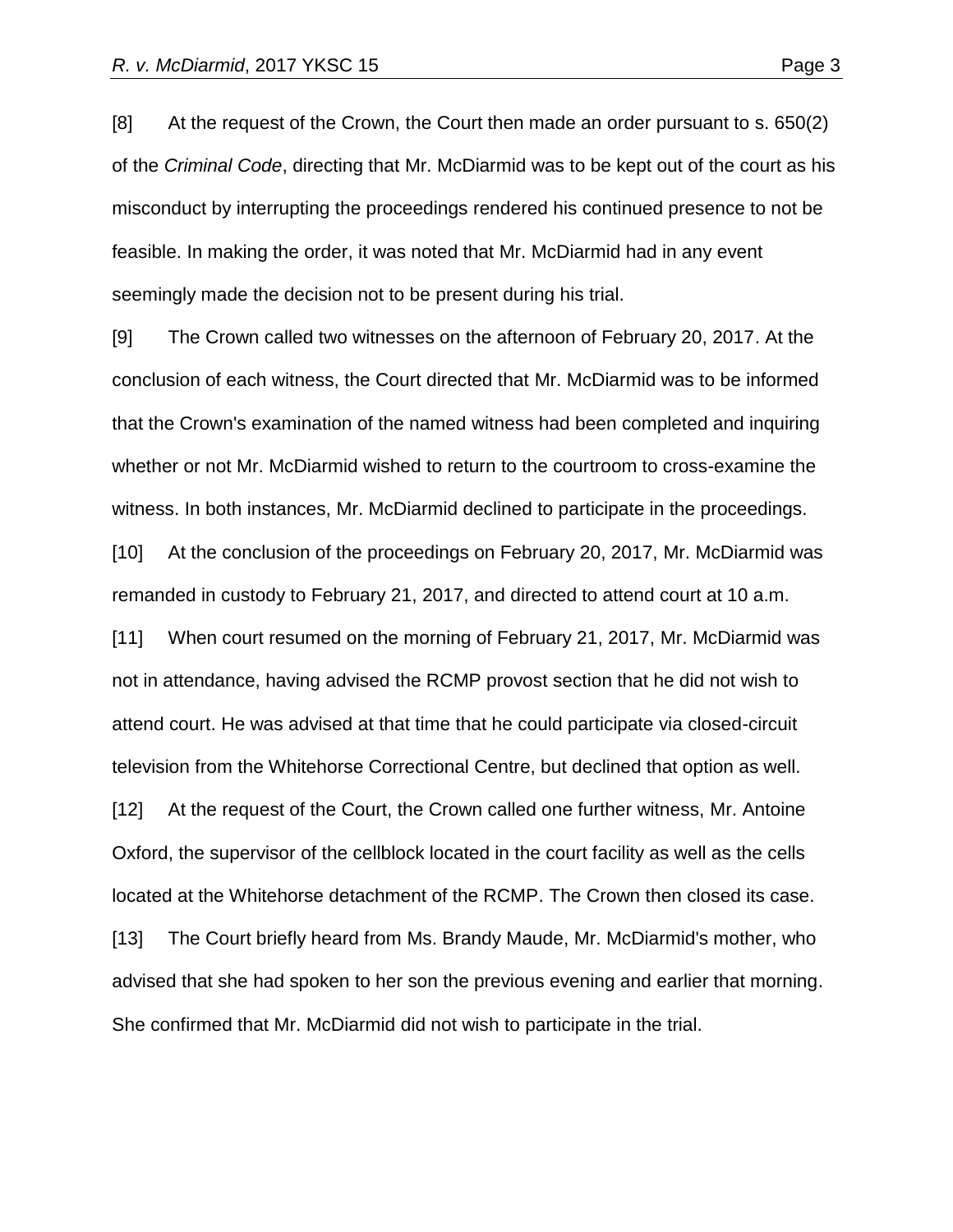[14] At Ms. Maude's request, however, and with the agreement of the Crown, the Court received three transcripts: December 3, 2012; December 20, 2012; and February 7, 2012, the afternoon session before Justice Veale.

[15] Following the receipt of oral submissions from the Crown, the Court reserved its decision until 10 a.m. on February 22, 2017. Mr. McDiarmid was again remanded in custody and directed to attend court at 10 a.m. on today's date.

[16] We have just been advised that, while present in the building, he has again declined to participate in his trial.

### **THE FACTS**

[17] The circumstances giving rise to this alleged incident on February 7, 2014, are all linked to two orders appointing an *amicus curiae* to assist the Court in relation to two prosecutions involving the accused Mark Lee McDiarmid.

[18] The first order was made December 3, 2012, by Gower J. in relation to S.C. No. 12-01507, an eight-count indictment alleging offences said to have been committed on March 22, 2011, though subsequently replaced by an amended order signed on April 4, 2013. The *amicus* was appointed to assist the Court in relation to a jury trial scheduled for Dawson City from April 22 to 26, 2013.

[19] The second order was made on December 20, 2013, by Veale J. in relation to S.C. No. 12-01513, a seven-count indictment alleging offences said to have been committed on October 19 and 20, 2011, a matter also set for trial in Dawson City from March 3 to 28, 2014.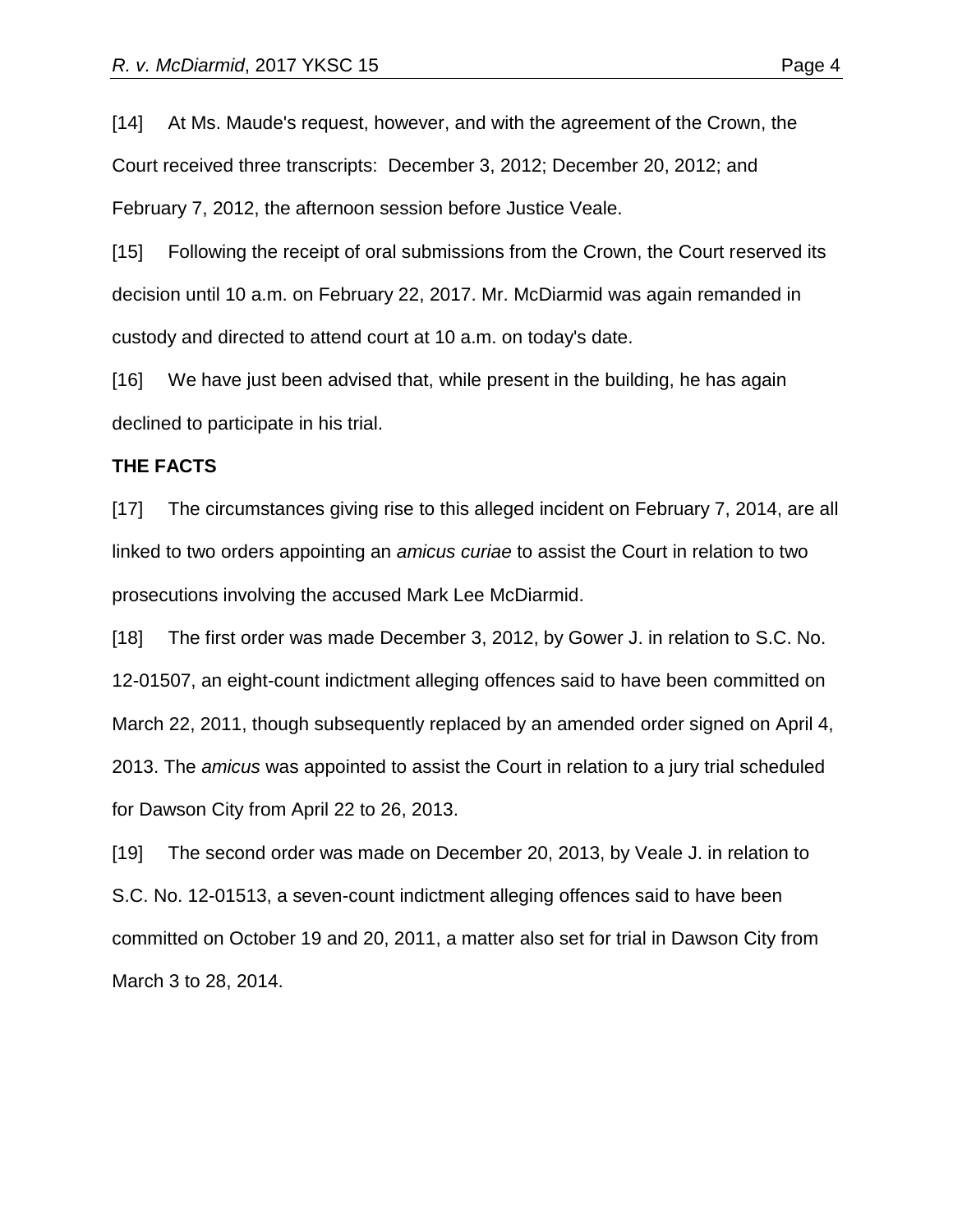[20] The amended order of April 4, 2013, and the order of December 20, 2013, are virtually identical in form and content and appoint Jennifer Cunningham, a Whitehorse lawyer, as *amicus curiae*. The key terms of the orders are as follows:

- a) the *amicus* will act as a friend of the Court and will not act on instructions of the accused;
- b) if the accused provides information to the *amicus*, that information will be treated as privileged unless that privilege is expressly waived by the accused or the *amicus* applies to waive the privilege;
- c) the *amicus* will be entitled to receive all Crown disclosure provided to the accused;
- d) where the *amicus* deems it would provide relevant evidence otherwise lacking, and subject to the objection of the accused, the *amicus* may cross-examine Crown witnesses and call any witnesses for the defence;
- e) where the *amicus* deems it would provide a perspective not otherwise given and subject to the objection of the accused, the *amicus* may make applications and make submissions to the judge and to the jury; and finally,
- f) upon any objection by the accused, the Court will rule on how the *amicus* may proceed.

[21] On February 7, 2014, Mr. McDiarmid was scheduled to appear before Gower J. at 10 a.m. for the continuation of the sentencing hearing that had continued the previous day. He was also scheduled to appear before Veale J. that same day at 1 p.m. Mr. McDiarmid was in custody on February 7, 2014, and as such was transported from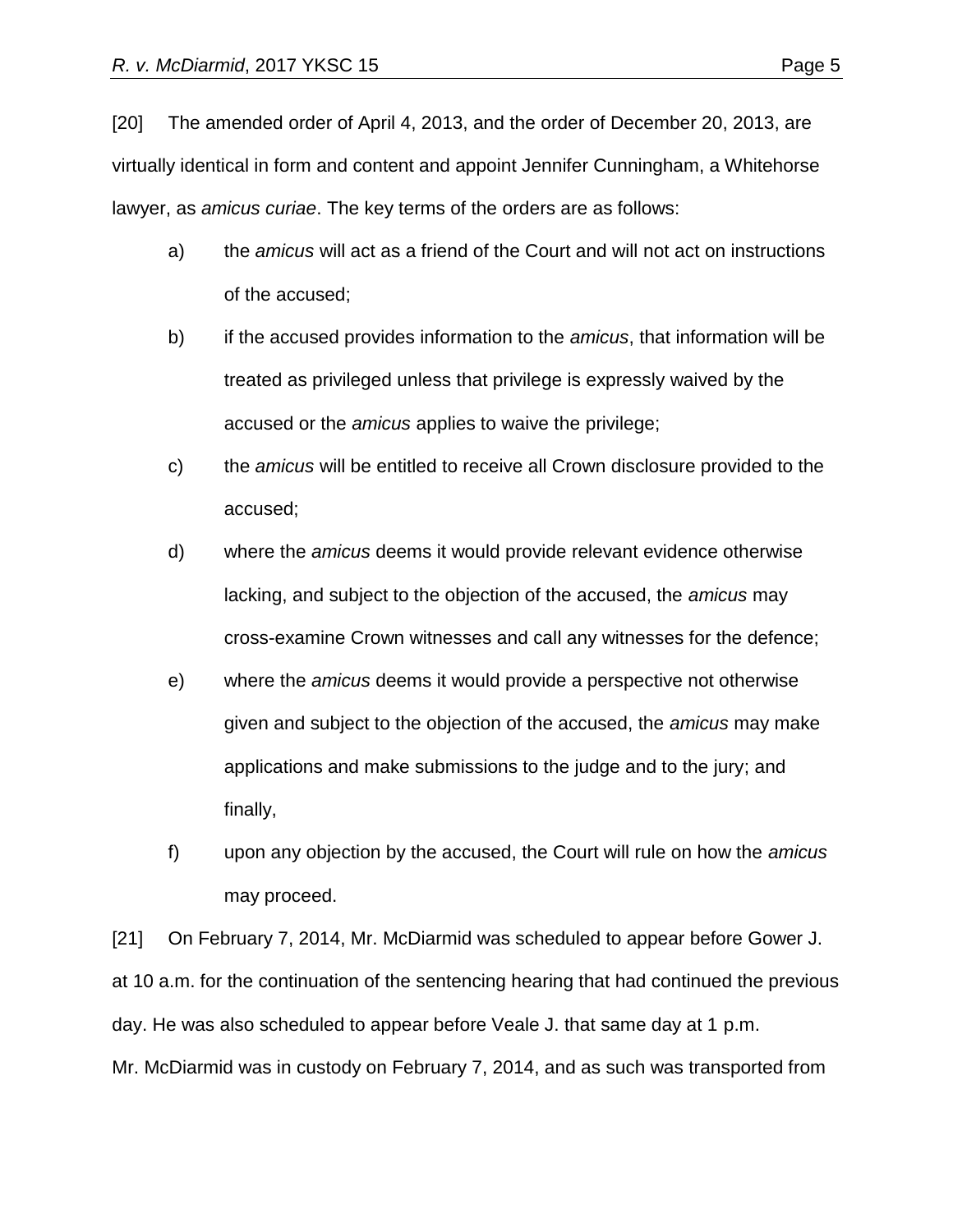the Whitehorse Correctional Centre to the Whitehorse courthouse for his court appearances. He was held in a cellblock area consisting of five separate cells.

[22] CCTV video cameras were installed in the cellblock area in April 2013. The cameras have no audio recording capacity. Cameras are located in each of the cells, as well as in the corridors and various stairwells immediately outside of the actual cells. The cameras installed in the cells, as well as the cameras in the corridor giving access to the five cells, all record on a continuous basis. Other cameras in the cellblock area are motion-activated. The CCTV system has a two-year retention period.

[23] Cpl. Knaack testified that the images recorded from the various cameras on February 7, 2014, were downloaded to a CD at some point by Mr. Antoine Oxford, the supervisor of the cellblock area, at the request of Cpl. Knaack. Mr. Oxford gave evidence at the request of the Court and explained the process that he followed in creating the CD that he made, initially for Cpl. Knaack, now Exhibit No. 1 in this trial, and subsequently a second copy for disclosure to Mr. McDiarmid. Mr. Oxford explained that he reviewed the recordings made by all 30 cameras during the relevant times in order to select the video that actually captured the events in question. All such video was downloaded and burned onto a CD. Mr. Oxford testified that the CCTV monitoring system is password protected for security purposes and that only he and the individual who actually installed the system know the password.

[24] Exhibit No. 1 contains 14 different files representing CCTV video clips downloaded to the CD relating to the date of the alleged incident. During the course of Cpl. Knaack's testimony, the Court viewed portions of three different files from Exhibit No. 1: the camera continuously recording from outside cell number two, the "Cell 2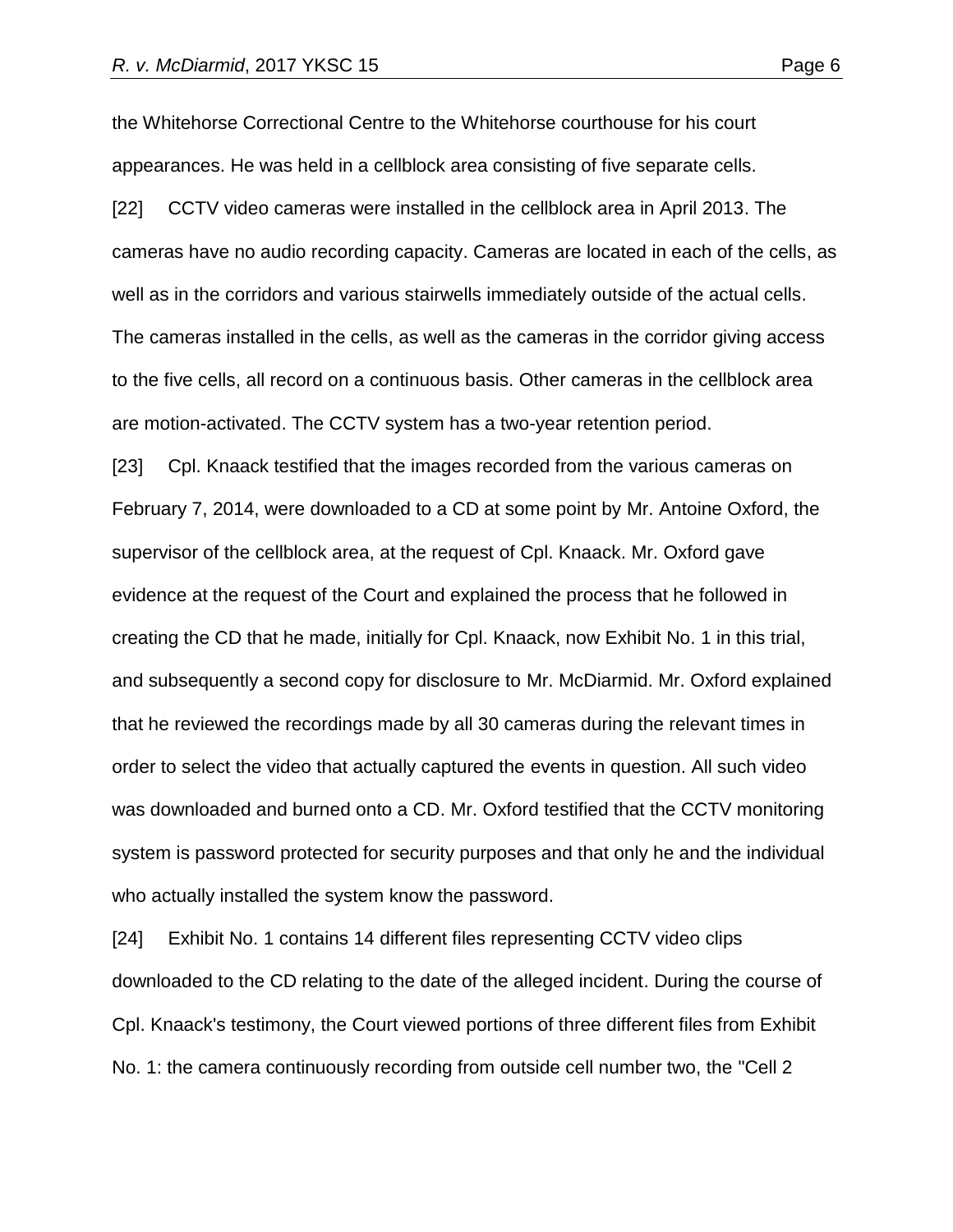Video"; the cameras continuously recording the corridor/common area outside of the five cells, the "Cell Doors Video"; and a motion-activated camera located in the stairwell leading to courtroom number one, the "Stairwell Camera Video." Cpl. Knaack reviewed all of the contents of the CD created by Mr. Oxford and stated that he believes the video recordings accurately reflect the incident that occurred shortly before 10:00 a.m. on February 7, 2014. He testified that the times recorded on the video recordings themselves are relatively accurate and within a few minutes of his own timepiece. He had no concerns regarding the accuracy or reliability of any of these video recordings. [25] Cpl. Stephen Knaack was the NCO IC of the Whitehorse provost unit on February 7, 2014, and was on duty and working that morning. He assumed responsibility for the provost section sometime in 2012, though had also done a brief assignment with the unit in 2011. He was stationed in Dawson City, Yukon, as a general duty officer from 2007 to 2010, and was acquainted with Mr. McDiarmid as well as Mr. McDiarmid's mother and sister from that posting. Mr. McDiarmid was in custody in 2012 when Cpl. Knaack took over command of the provost section. As such, he had periodic dealings with Mr. McDiarmid in conjunction with Mr. McDiarmid's various scheduled court appearances. According to Cpl. Knaack, Mr. McDiarmid recalled him from Dawson City. Cpl. Knaack described his professional relationship with Mr. McDiarmid as very cordial and polite. Prior to February 7, 2014, he had never had a physical altercation with Mr. McDiarmid.

[26] Cpl. Knaack's evidence was that Jennifer Cunningham had already been appointed as *amicus* by the time he assumed responsibility for the provost section. Prior to February 7, 2014, he had witnessed numerous interactions between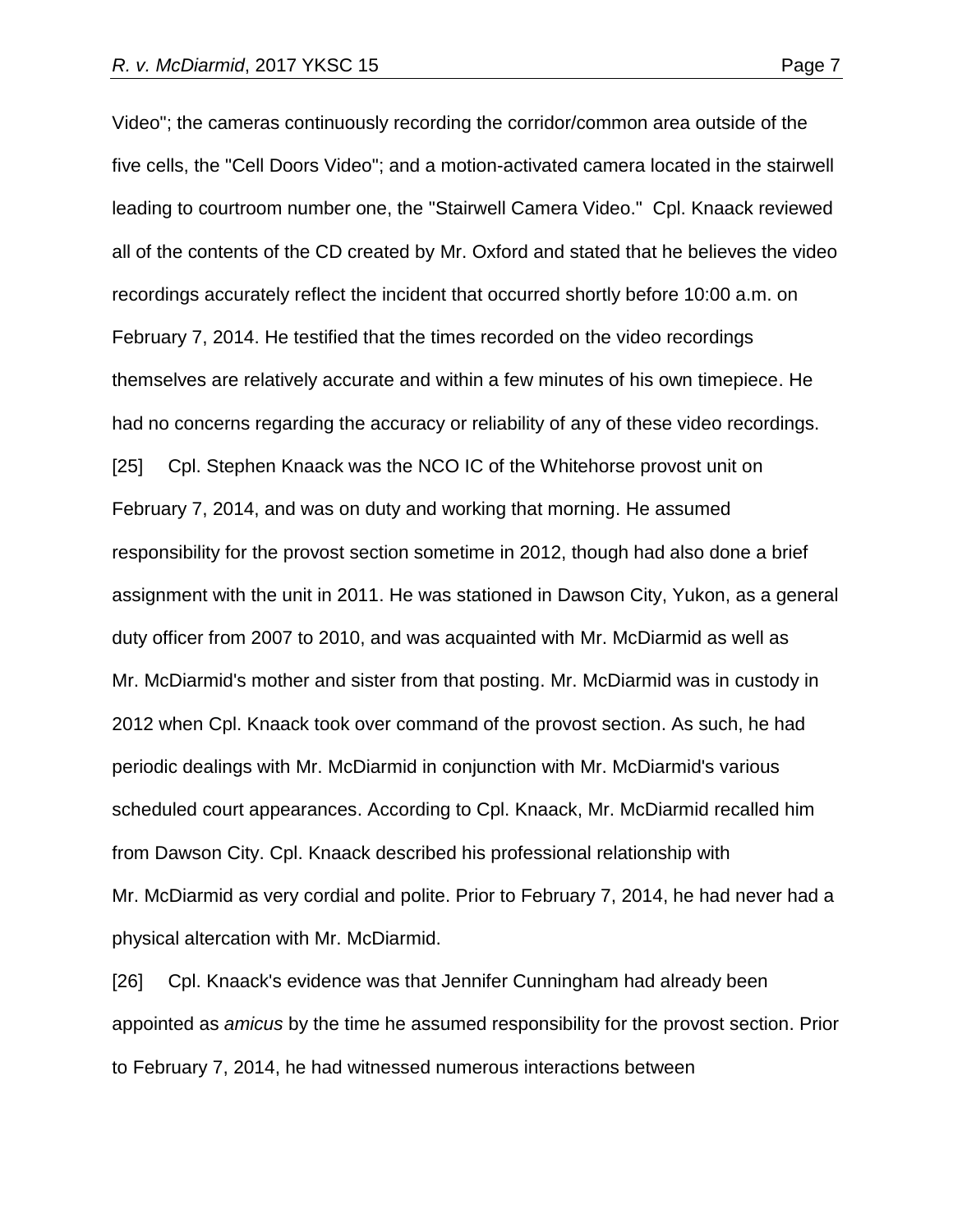Ms. Cunningham and Mr. McDiarmid in the cellblock area of the courthouse. His evidence was that Ms. Cunningham, on occasion, spent many hours alone with Mr. McDiarmid in the cellblock area. Cpl. Knaack identified Mr. McDiarmid as the individual who had appeared in court on the morning of February 20, 2017, prior to being removed from the courtroom by the Court.

[27] Jennifer Cunningham also gave evidence for the Crown. She indicated that she was not personally interested in criminal charges being instituted against Mr. McDiarmid in relation to this incident. Ms. Cunningham is a member of the Yukon Law Society and has practised law in Whitehorse since 2006 or 2007. She is also a non-practising member of the Law Society of Upper Canada and the Law Society of British Columbia. [28] According to Ms. Cunningham, she initially represented Mr. McDiarmid privately on one of the matters in relation to which she was subsequently appointed as *amicus*. Ms. Cunningham identified the two Orders appointing her as *amicus*, Exhibit No. 2 and Exhibit No. 3, and stated that as far as she knew the Orders had never been set aside and were in place on February 7, 2014. Ms. Cunningham stated that as *amicus* she appeared in court when Mr. McDiarmid's matters were spoken to, did research and obtained case law for him, facilitated his access to a cellphone so that he could make telephone calls, and met with him frequently in cells or in court. She confirmed that Mr. McDiarmid had two matters in court on February 7, 2014: the continuation of a sentencing hearing before Justice Gower, and a decision on an adjournment application by Justice Veale.

[29] On February 7, 2014, Mr. McDiarmid was one of three prisoners in the cellblock. He was alone in cell number two with his boxes of disclosure material and other legal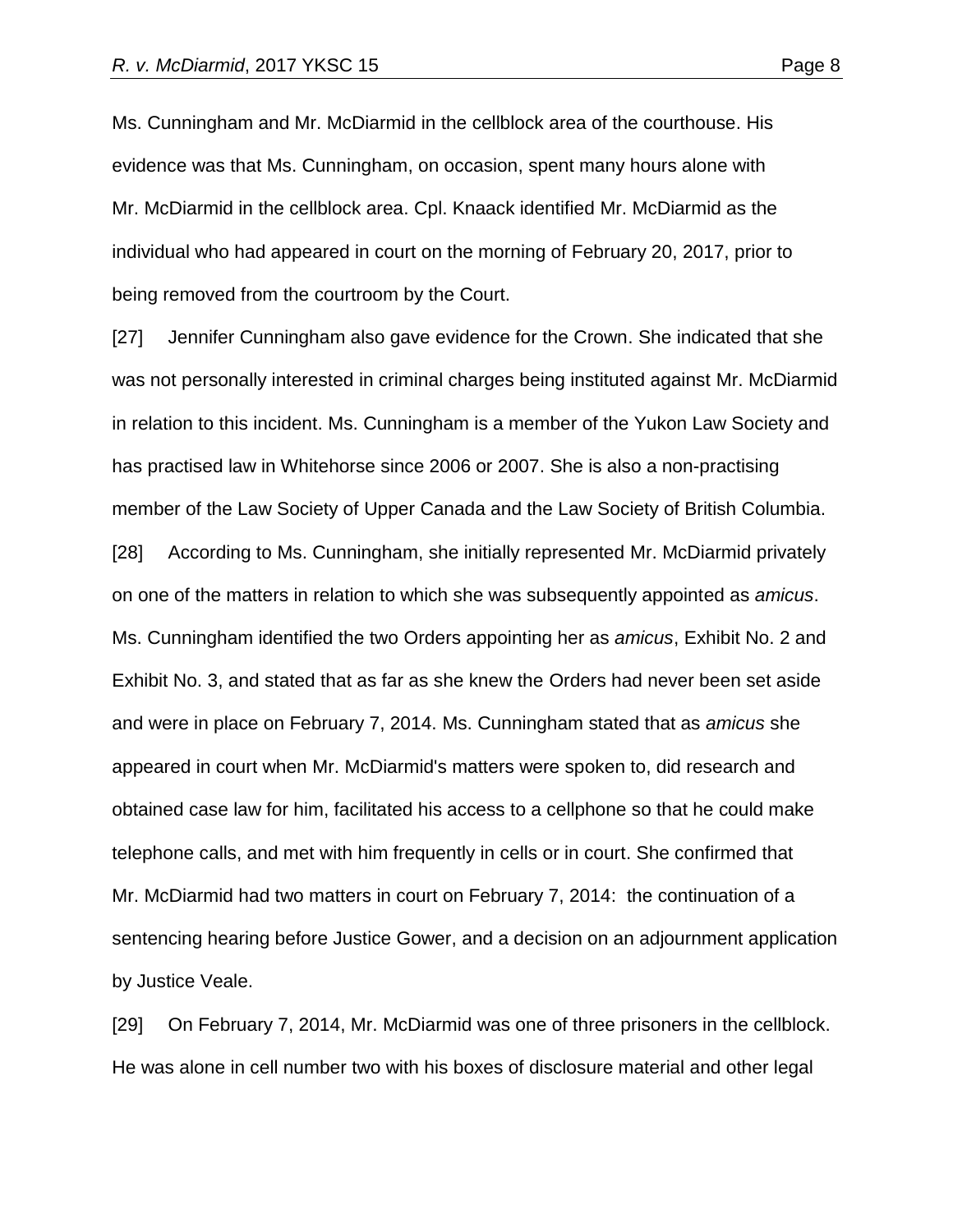documents. At approximately 9:52 a.m., Ms. Cunningham arrived in the cellblock area with papers in her hand. She was gowned for the 10:00 a.m. scheduled appearance before Gower J. According to Cpl. Knaack, Ms. Cunningham asked him to give some papers to Mr. McDiarmid. Cpl. Knaack declined, mindful of Mr. McDiarmid's mistrust of the police. Instead, he escorted Ms. Cunningham to Mr. McDiarmid's cell to enable her to give the papers directly to Mr. McDiarmid.

[30] At the request of Gower J., conveyed through a court clerk, Ms. Cunningham was asked to speak to Mr. McDiarmid that morning to determine if he was willing to return to court and abide by the directions of the Court. The previous day, Mr. McDiarmid had been removed from the court by Gower J. as a result of his failure to follow the directions of the Court. Ms. Cunningham relayed the message to Mr. McDiarmid and also attempted to provide him with a series of cases that Gower J. had previously asked her to review.

[31] At approximately 9:52 a.m., Cpl. Knaack opened the door to the cell. Mr. McDiarmid, who had previously been pacing back and forth in the cell, approached the open cell door, though remained inside the cell. Ms. Cunningham and Cpl. Knaack stood facing Mr. McDiarmid in the corridor. Ms. Cunningham recalls a brief conversation and that Mr. McDiarmid was upset and did not want her to make submissions on his behalf. While she does not recall the tone of his voice, she testified that he was not shouting and did not appear to be angry.

[32] Given Cpl. Knaack's concern for the privileged nature of the communications between Mr. McDiarmid and Ms. Cunningham, he did not reveal the content of the discussion during the trial. Though he also perceived that the conversation was civil in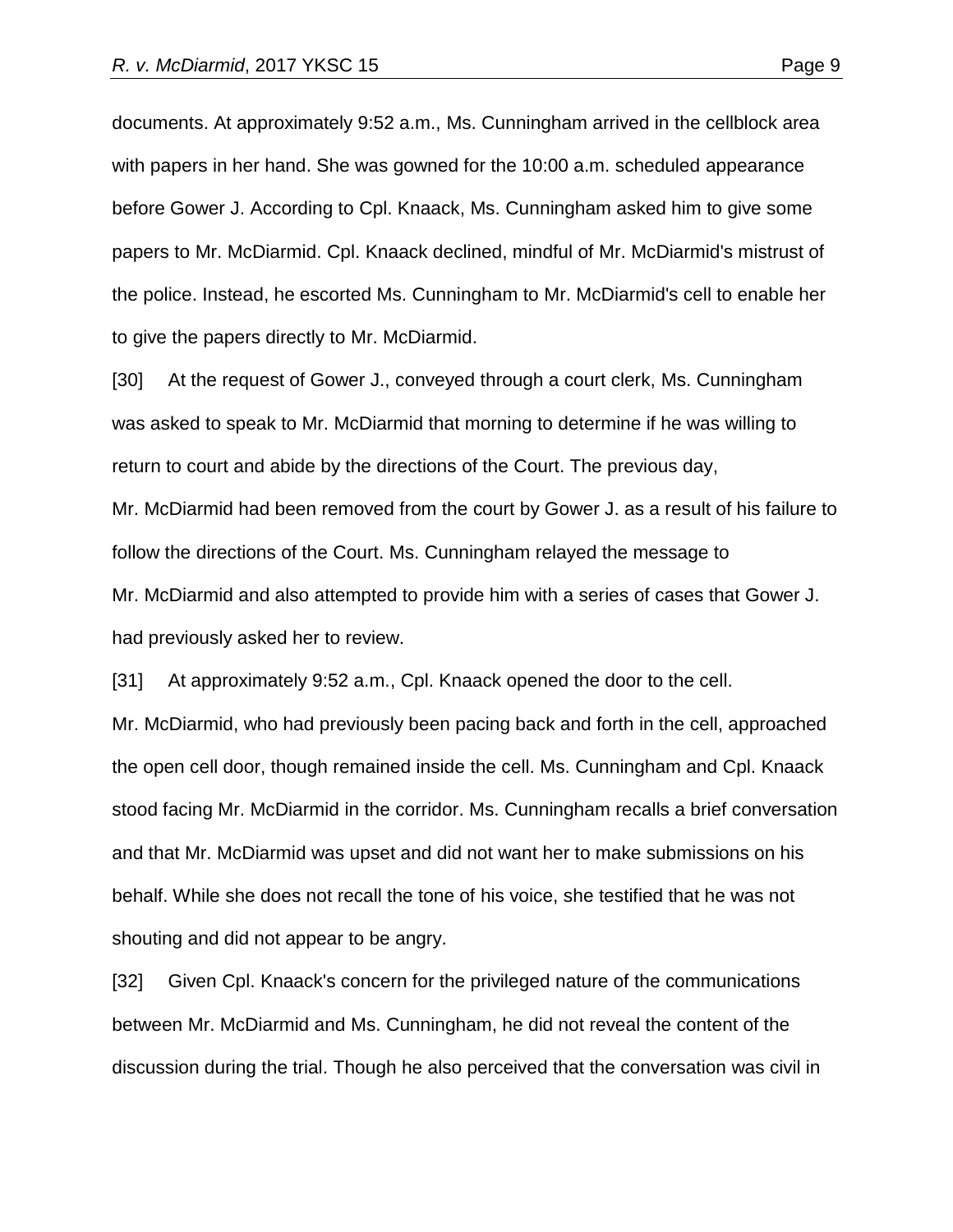tone, he was aware that Mr. McDiarmid was not pleased with what Ms. Cunningham was doing. Cpl. Knaack had experienced other instances when Mr. McDiarmid was not pleased with Ms. Cunningham, but nothing transpired during the brief conversation that morning between them so as to give rise to any concern on the part of Cpl. Knaack regarding Ms. Cunningham's safety. He did, however, note that Mr. McDiarmid initially declined to take the documents from Ms. Cunningham, but later accepted them. [33] Ms. Cunningham handed Mr. McDiarmid some papers through the open cell door. As Ms. Cunningham appeared to be departing, Mr. McDiarmid lunged toward her. According to Cpl. Knaack, Mr. McDiarmid cocked his fist and charged toward Ms. Cunningham. Cpl. Knaack quickly moved in between Ms. Cunningham and Mr. McDiarmid to block access to Ms. Cunningham. Cpl. Knaack's evidence was that Mr. McDiarmid was attempting to attack Ms. Cunningham and, when Cpl. Knaack intervened, attempting to get at Ms. Cunningham around him. In the process, Mr. McDiarmid struck Cpl. Knaack as he was attempting to get at Ms. Cunningham. Mr. McDiarmid then grabbed Cpl. Knaack by the back of his neck and attempted to pull him around so he could get around and get at Ms. Cunningham. Cpl. Knaack yelled at Mr. McDiarmid to stop.

[34] At this point, Cst. Kingdon came around from the counter area and intervened. Mr. McDiarmid, still struggling and trying to get at Ms. Cunningham, was taken to the floor as the trio moved down the corridor, ending up in front of cell number four, where he was ultimately handcuffed behind his back, placed in leg restraints, and then placed in cell number four. As they were moving down the corridor, Mr. McDiarmid was attempting to get up. He was repeatedly told to both stop and stop resisting, but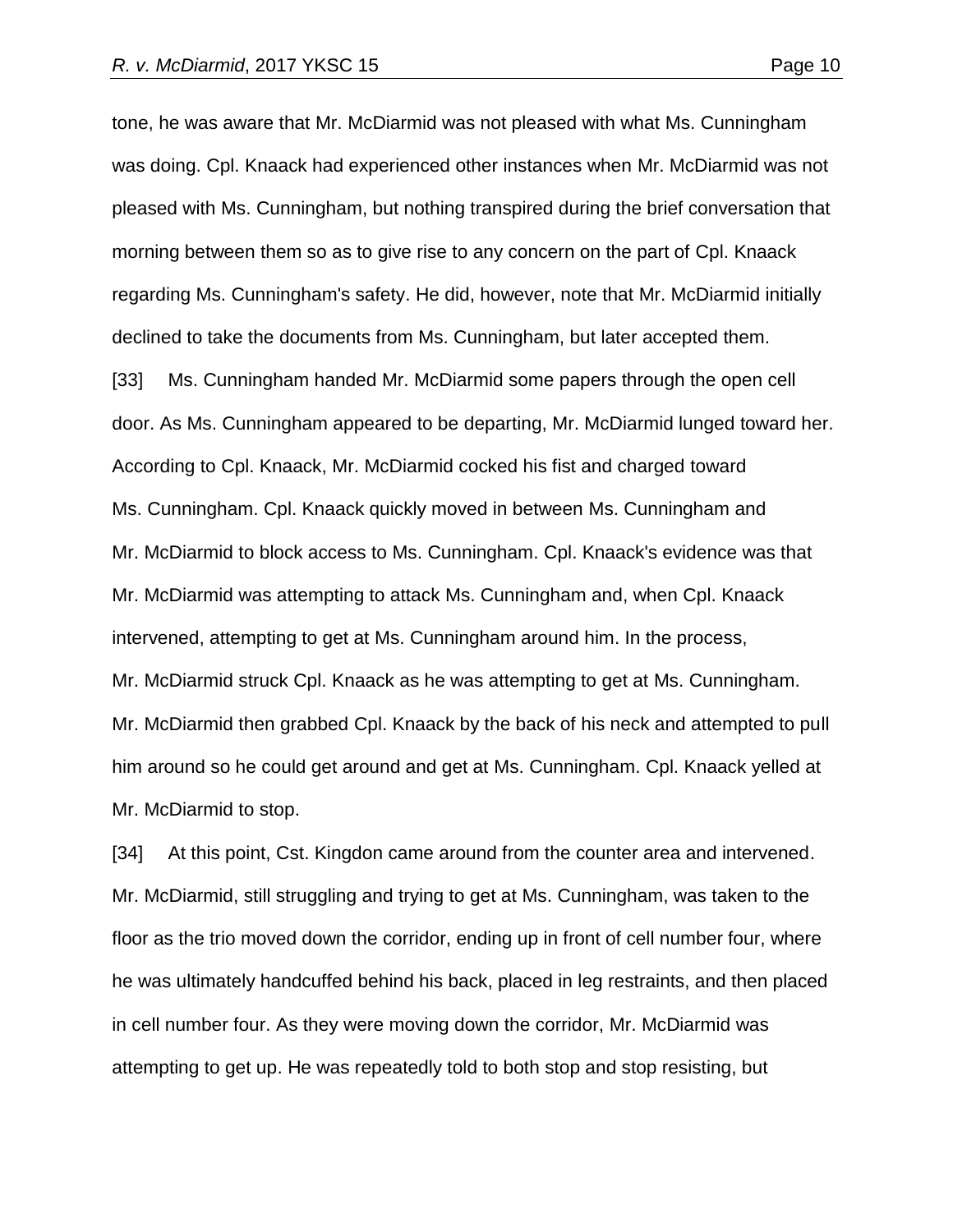continued struggling. He only stopped struggling once both handcuffs were in place behind his back.

[35] While the struggle was taking place, Cpl. Knaack indicated that Mr. McDiarmid repeated several times in a calm voice, "I'm going to get you, Jennie." He made a similar comment once inside cell number four before the door had been closed. Around this time, Cpl. Knaack told Ms. Cunningham to leave the area, getting her attention by snapping his fingers. Once the scuffle had commenced, Ms. Cunningham initially ducked for cover and then retreated down the corridor toward the locked door leading to courtroom number one. Once Mr. McDiarmid was inside cell number four, Ms. Cunningham made her way back down the corridor and out through the door through which she initially entered the cellblock area.

[36] According to Ms. Cunningham, Mr. McDiarmid "somehow tried to assault me" as he emerged from the cell and was coming toward her head and neck area. She stated that she saw some sort of swinging at her head but does not recall if it involved one or both of Mr. McDiarmid's hands and arms. Ms. Cunningham confirmed that Cpl. Knaack stopped Mr. McDiarmid's arm as she ducked and went to another part of the cell area. She does not recall how she felt at the time, but the incident took place without warning and she in no way consented to any form of physical altercation with Mr. McDiarmid. From her vantage point, Ms. Cunningham then witnessed the struggle between Mr. McDiarmid, Cpl. Knaack, and a third person not in police uniform whose name she did not know. She does not recall what Mr. McDiarmid was saying at the time other than "general words of perhaps what he might do if he got away." She recalled that the words were directed toward her and were not friendly in intent.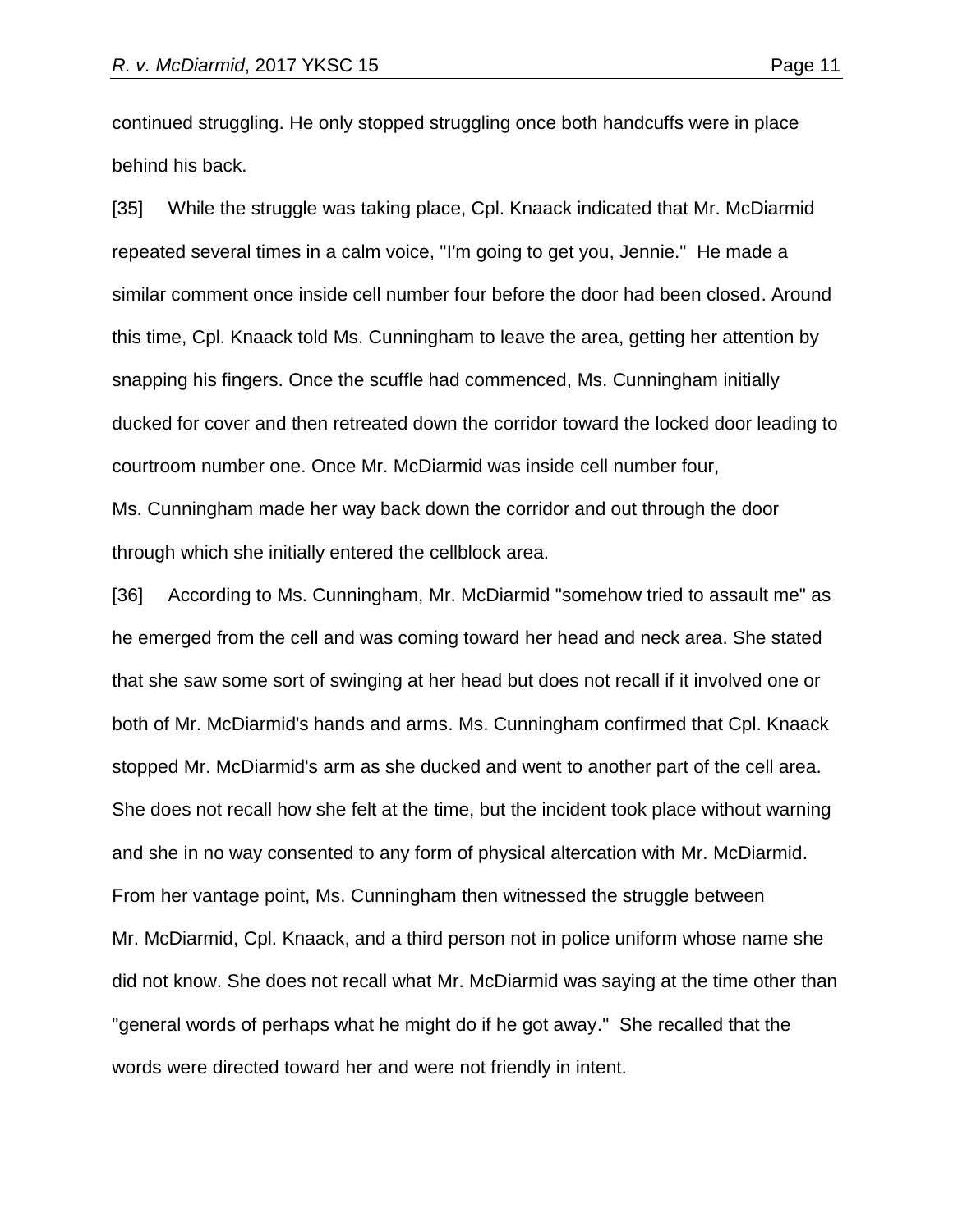[37] Later on February 7, 2014, Ms. Cunningham made sentencing submissions before Gower J. in the absence of Mr. McDiarmid. She also appeared with Mr. McDiarmid before Veale J. that afternoon. Approximately two weeks later, she successfully applied to be removed as *amicus*. Ms. Cunningham acknowledged that she viewed the CCTV video of the incident on one occasion subsequent to the event. Ms. Cunningham was questioned by the Court following the conclusion of her direct examination by the Crown. She testified that her relationship with Mr. McDiarmid was mostly cordial and professional.

[38] During the course of their professional relationship, Ms. Cunningham recalled rare occasions when Mr. McDiarmid indicated to her that he was upset with the appointment of an *amicus*. At the time, she believed that this was about the involvement of an *amicus* generally, not her personal involvement in the matters. As a result of her attendance at the preliminary inquiry relative to this matter, she has since come to understand that Mr. McDiarmid was upset with her.

[39] According to Ms. Cunningham, both Gower J. and Mr. McDiarmid appeared to be upset on the afternoon of February 6, 2014. She recalled, without having had an opportunity to review a transcript of the proceedings, that Mr. McDiarmid wanted to make submissions to the Court on the scope of the *amicus* order, and that the judge did not want to hear from him at that time. She also recalled that he was upset that Gower J. was calling on her to make submissions on an issue.

[40] In his evidence, Cpl. Knaack acknowledged that part of his recollection of the events in question is based on memory and part based on a subsequent review of the video recordings.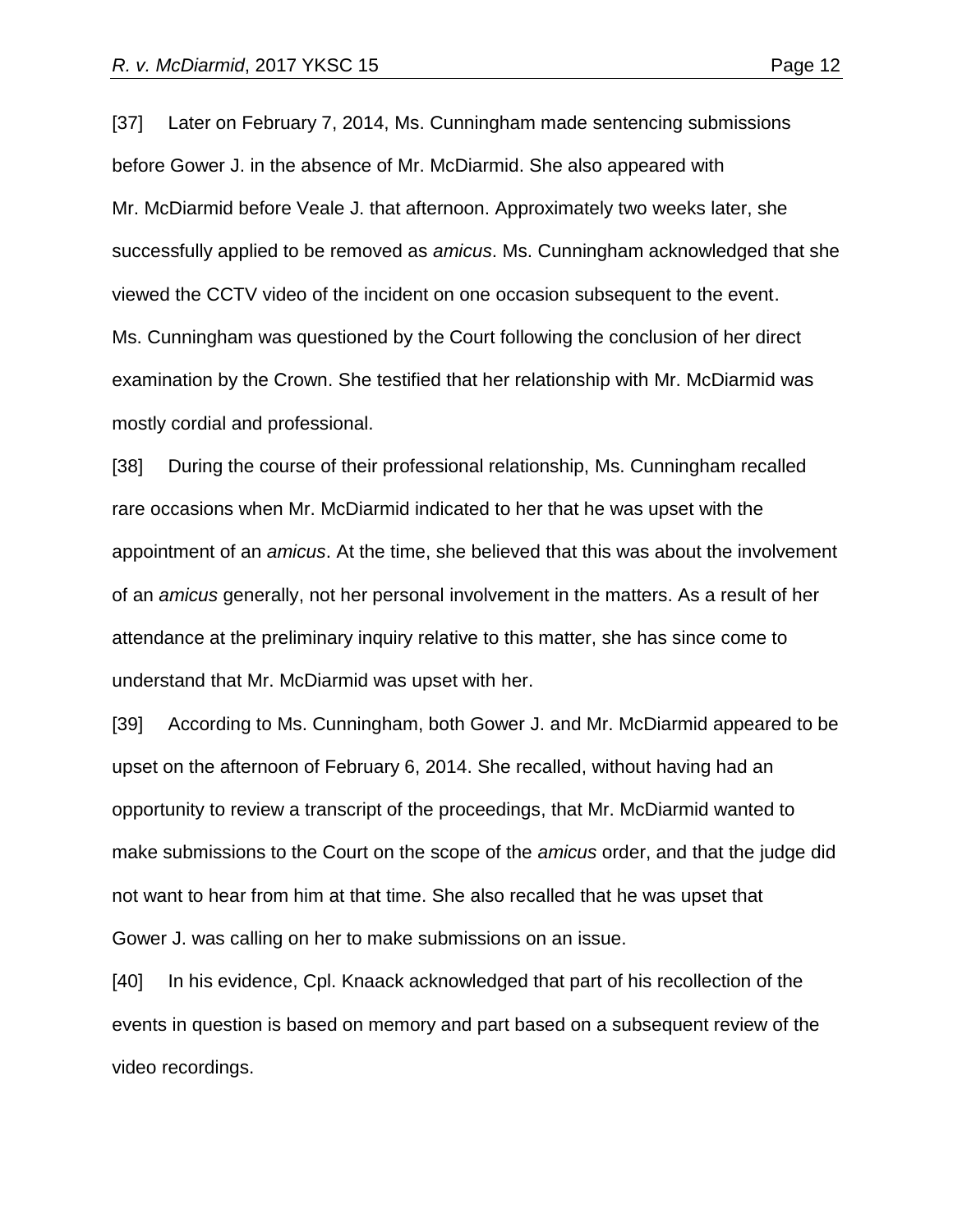[41] I have carefully reviewed the video recordings, particularly the Cell Door Video, the Cell 2 Video, and the Stairwell Camera Video. Based on my review of this evidence, I find that the entire incident, from the time Mr. McDiarmid came out of cell number two and lunged toward Ms. Cunningham until he was fully restrained and handcuffed on the floor in front of cell number four lasted 56 seconds, as broken down as follows:

- 9:51:47 a.m.: Ms. Cunningham arrives in the cellblock area with papers in her hand.
- 9:53:15 a.m.: Ms. Cunningham hands papers to Mr. McDiarmid, then standing in the threshold of the door to cell number two.
- 9:53:20 a.m.: Mr. McDiarmid comes out of cell number two and charges toward Ms. Cunningham, his right arm raised and cocked as if preparing to strike a blow.
- 9:53:26 a.m.: Cpl. Knaack grabs Mr. McDiarmid. At about the same time, Cst. Kingdon arrives at the scene.

9:53:32 a.m.: The trio is on the ground outside cell number four. Mr. McDiarmid is still moving and not under police control.

- 9:53:36 a.m.: Cpl. Knaack attempts to gain control of Mr. McDiarmid's left arm while Cst. Kingdon attempts to gain control of the right arm.
- 9:53:39 a.m.: Mr. McDiarmid is trying to push himself up off the ground with his hands and arms.
- 9:53:42 a.m.: Cpl. Knaack succeeds in getting hold of Mr. McDiarmid's left arm.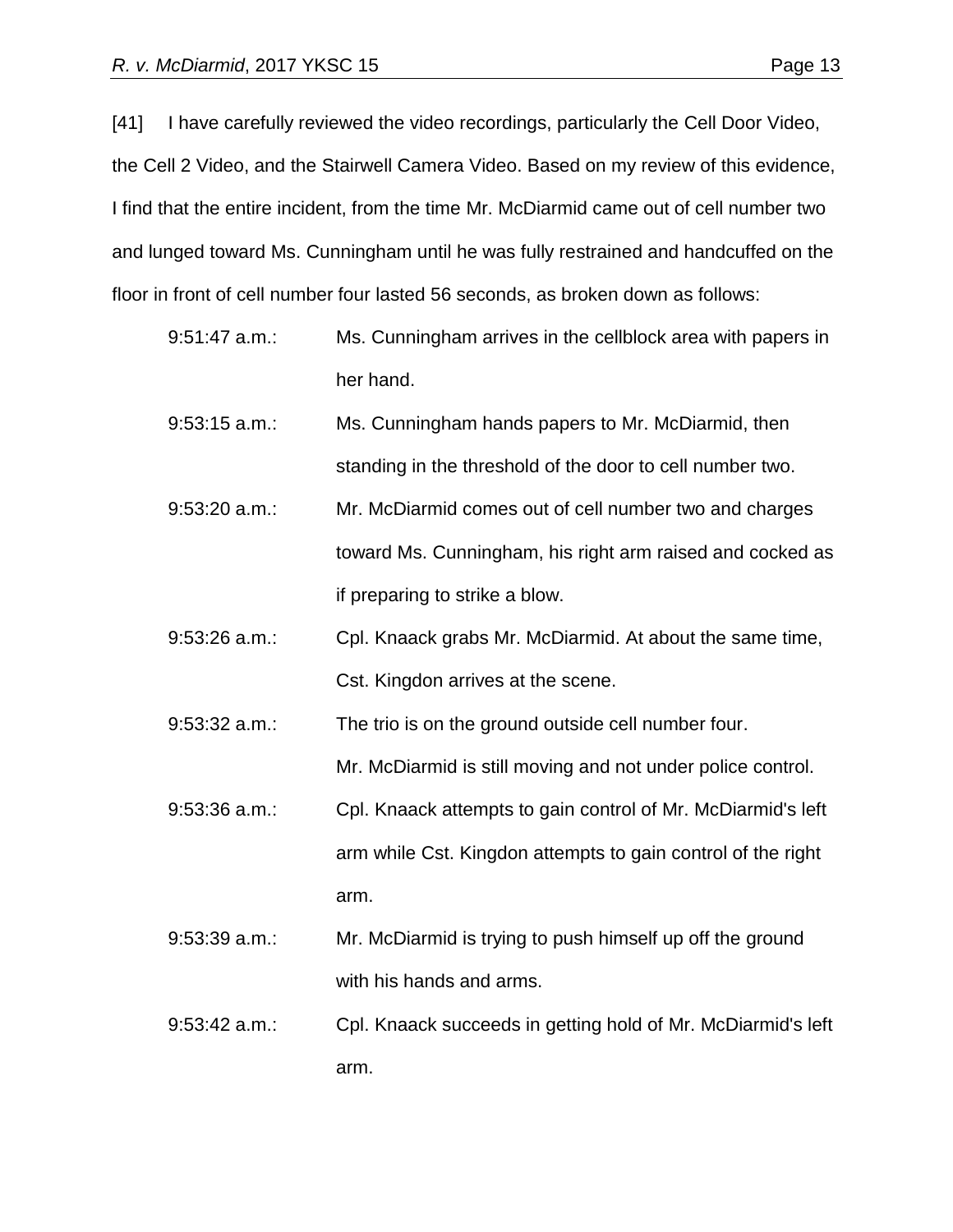| $9:53:50$ a.m.: | Cst. Kingdon is gripping Mr. McDiarmid's right wrist.         |
|-----------------|---------------------------------------------------------------|
| $9:53:57$ a.m.: | Cst. Kingdon gains control of Mr. McDiarmid's right arm and   |
|                 | is preparing to handcuff him while Cpl. Knaack brings         |
|                 | Mr. McDiarmid's left arm behind his back.                     |
| $9:54:14$ a.m.: | Both police officers are on their knees. Cst. Kingdon has     |
|                 | Mr. McDiarmid's right arm in cuffs and is moving his left arm |
|                 | into position.                                                |
|                 |                                                               |

9:54:18 a.m.: Mr. McDiarmid is in handcuffs and stops moving.

### **THE LAW**

[42] It is a fundamental principle of our criminal law that everyone is presumed innocent until proven guilty. This principle is enshrined in s. 11(d) of the *Canadian Charter of Rights and Freedoms*. In a criminal prosecution, the onus is on the Crown throughout to prove the guilt of an accused beyond a reasonable doubt.

[43] While there have been many judicial decisions on the concept of proof beyond a reasonable doubt, I will mention only two. In *R. v. Lifchus*, [1997] 3 SCR 320, the Supreme Court held that a reasonable doubt is a doubt based on reason and common sense and not one based on sympathy or prejudice. While more is required than proof that an accused is probably guilty, it is not proof to an absolute certainty, nor is reasonable doubt an imaginary or frivolous doubt. Similarly, in *R. v. Starr*, 2000 SCC 40, the Court held that proof beyond a reasonable doubt falls closer to absolute certainty than to proof on a balance of probabilities.

[44] In this case, Exhibit No. 1, the video, offers a clear view of the events in question and is of good quality. The existence of video evidence of an event is an invaluable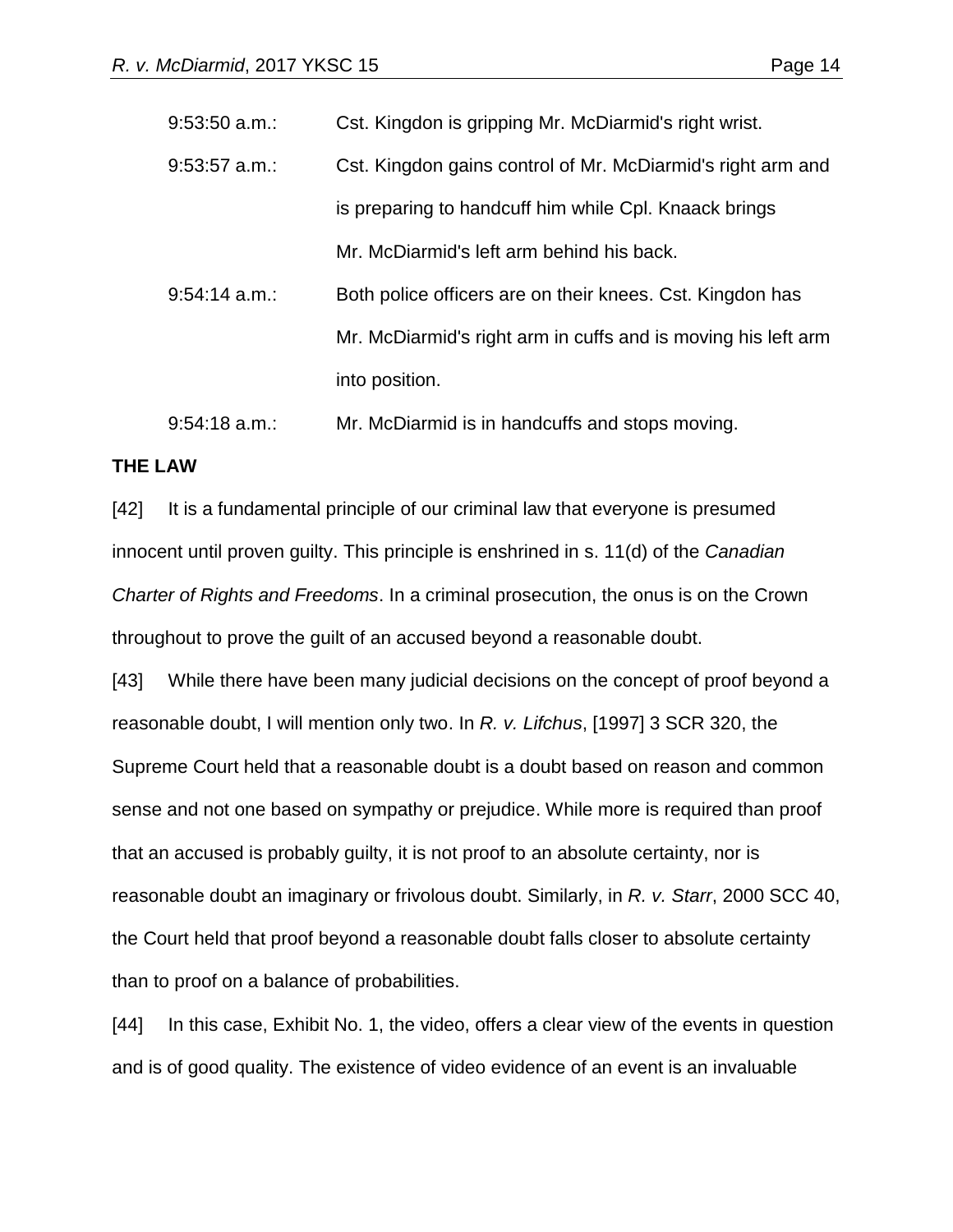source of reliable information, considered to be more reliable than eyewitness testimony. (see *R. v. Nikolovski*, [2005] O.J. No. 494 (ON CA)) Where there are inconsistencies between the witness evidence and the video in terms of the actual physical event, I prefer the evidence of the video. It is certainly of assistance in establishing a chronology and timing of events. However, I am alive to the frailties of relying on the video evidence alone, and recognize that it does not paint the entire picture of the event in question. I am also cognizant of the fact that it has limitations, notably that there is no audio. Accordingly, it is important to consider the video in conjunction with all the other evidence.

# Count #4: The Assault of Jennifer Cunningham

[45] Section 265(1) of the *Criminal Code* defines assault as follows:

A person commits assault when

- a) without the consent of another person, he applies force intentionally to that other person, directly or indirectly;
- b) he attempts or threatens, by an act or gesture, to apply force to another person, if he has, or causes that other person to believe on reasonable grounds that he has, present ability to effect his purpose . . .

[46] When Mr. McDiarmid emerged from cell number two at 9:53 a.m., I am satisfied beyond a reasonable doubt that he charged in the direction of Jennifer Cunningham with his right arm raised and cocked, prepared to strike a blow.

[47] On the evidence, it is clear that both Ms. Cunningham and Cpl. Knaack

perceived that Mr. McDiarmid was about to strike Ms. Cunningham and had the present

ability to effect this purpose. But for the physical intervention of Cpl. Knaack,

Mr. McDiarmid would have struck Ms. Cunningham in the area of her head. I am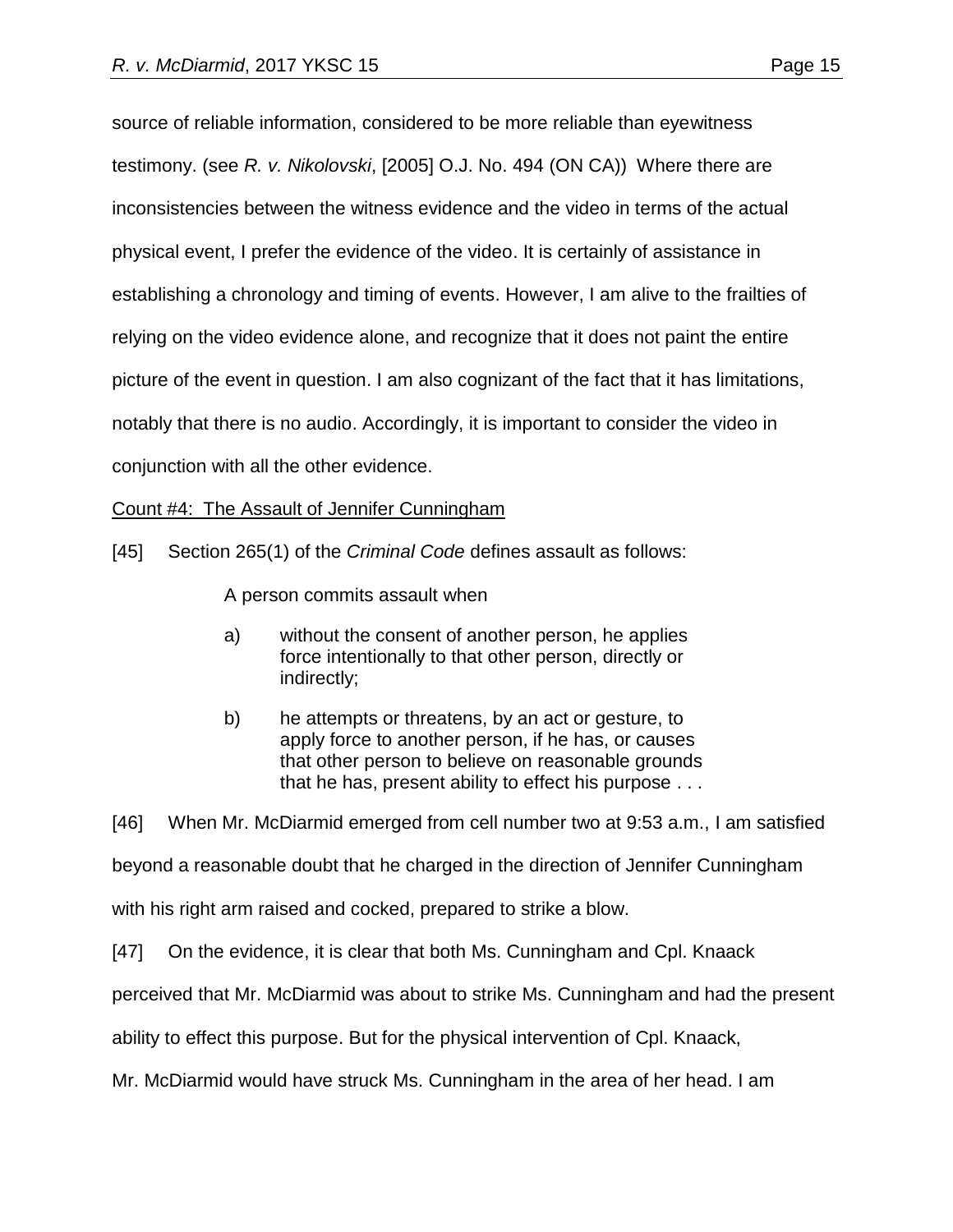satisfied that Ms. Cunningham's defensive action in crouching down and then moving

away signified her reasonably held belief that Mr. McDiarmid was trying to assault her. I

am also satisfied that Ms. Cunningham in no way consented to any such physical

contact with Mr. McDiarmid.

[48] On the charge of assaulting Jennifer Cunningham, I am satisfied beyond a

reasonable doubt of the guilt of the accused and I find him guilty of Count #4.

Count #3: Uttering a Threat to Jennifer Cunningham

[49] In *R. v. McRae*, 2013 SCC 68, the Supreme Court, referring to its earlier

decisions in *R. v. McCraw*, [1991] 3 S.C.R. 72; *R. v. Clemente*, [1994] 2 S.C.R. 758;

and *R. v. O'Brien*, 2013 SCC 2, confirmed the essential elements of this offence are as follows:

[9] … (1) The utterance or conveyance of a threat to cause death or bodily harm; and (2) an intent to threaten. …

[50] The Court indicated that the nature of the threat must be viewed objectively,

citing the decision of Cory J. in *McCraw* at para. 27:

The question to be resolved may be put in the following way. Looked at objectively, in the context of all the words written or spoken and having regard to the person to whom they were directed, would the questioned words convey a threat of serious bodily harm to a reasonable person?

[51] Of importance in this particular case, the Court went on in *McRae* at para. 13 to

confirm that the intended recipient of the threat need not be aware of the threat or, if

aware, that she or he was intimidated by it or took it seriously.

[52] In this instance, I am satisfied that Mr. McDiarmid stated on several occasions

during the scuffle with Cpl. Knaack and Cst. Kingdon that "I'm going to get you, Jennie,"

the last repetition taking place immediately after he had been handcuffed and placed in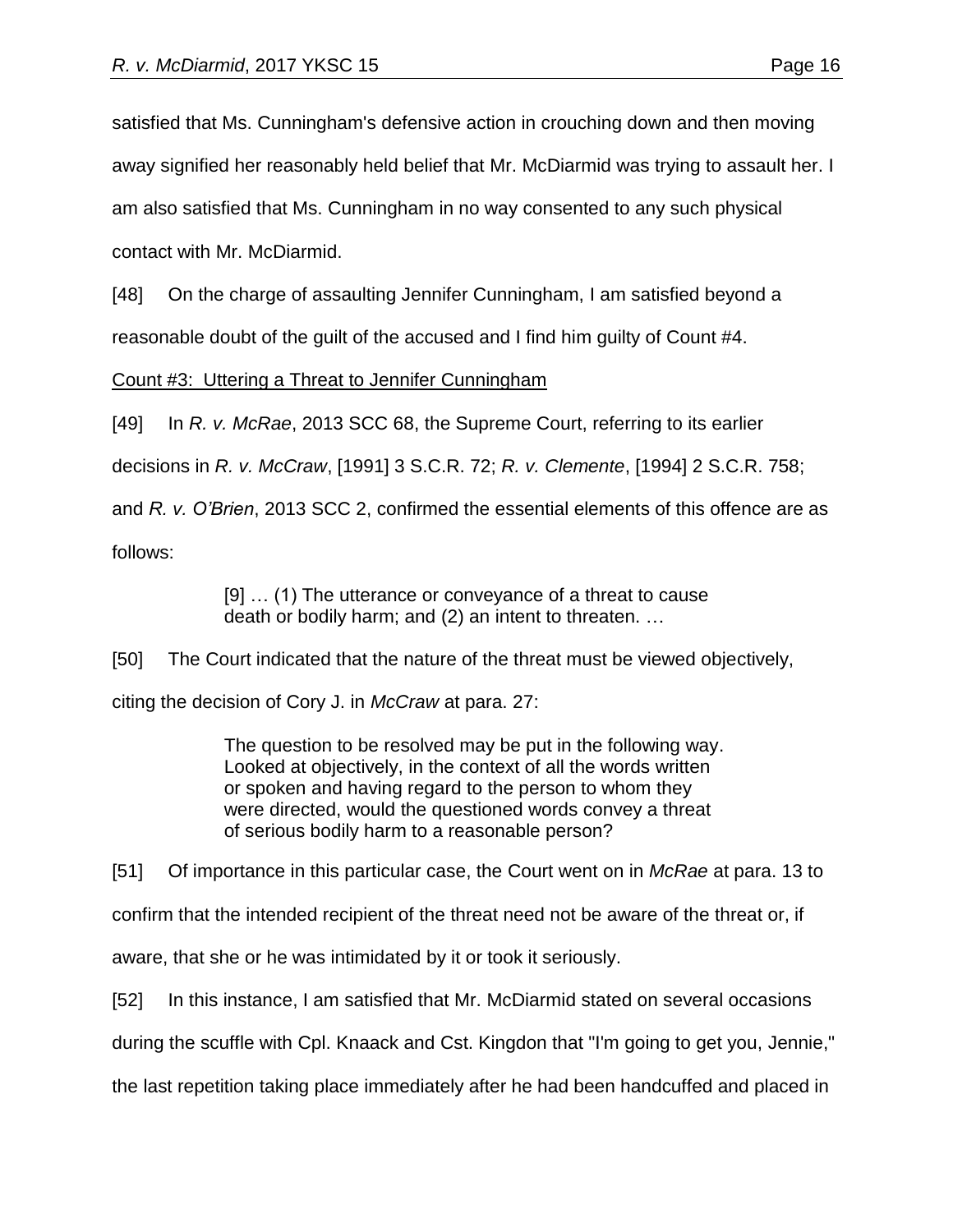cell number four. Given the very short time frame within which the initial iterations of this statement were made following the assault on Jennifer Cunningham, I am satisfied that these words would convey to a reasonable person a threat of serious bodily harm. As previously indicated, the incident unfolded very rapidly over the span of less than a minute. While these words might not in and of themselves amount to a threat to cause serious bodily harm, the particular context in which they were uttered supports such a finding.

[53] The evidence of the actual words used by Mr. McDiarmid come from Cpl. Knaack. Ms. Cunningham did not hear the actual words uttered, though testified as previously indicated that she heard words directed to her by Mr. McDiarmid that were "general words … what he might do if he got away" and that his words "were not friendly in intent." I accept the evidence of Cpl. Knaack in this regard and find that these words were spoken by Mr. McDiarmid and directed toward Ms. Cunningham. It matters not that the intended recipient of the words did not hear the actual words spoken. Whether she was intimidated by the words or even took them seriously are not matters which the Crown must establish to make out this particular offence. I am satisfied beyond a reasonable doubt that a reasonable person would in all of the circumstances have interpreted the repeated words "I'm going to get you, Jennie" as conveying a threat to cause serious bodily harm.

[54] On the charge of uttering a threat to Jennifer Cunningham to cause bodily harm, I am satisfied beyond a reasonable doubt of the guilt of the accused, and I find him guilty of Count #3.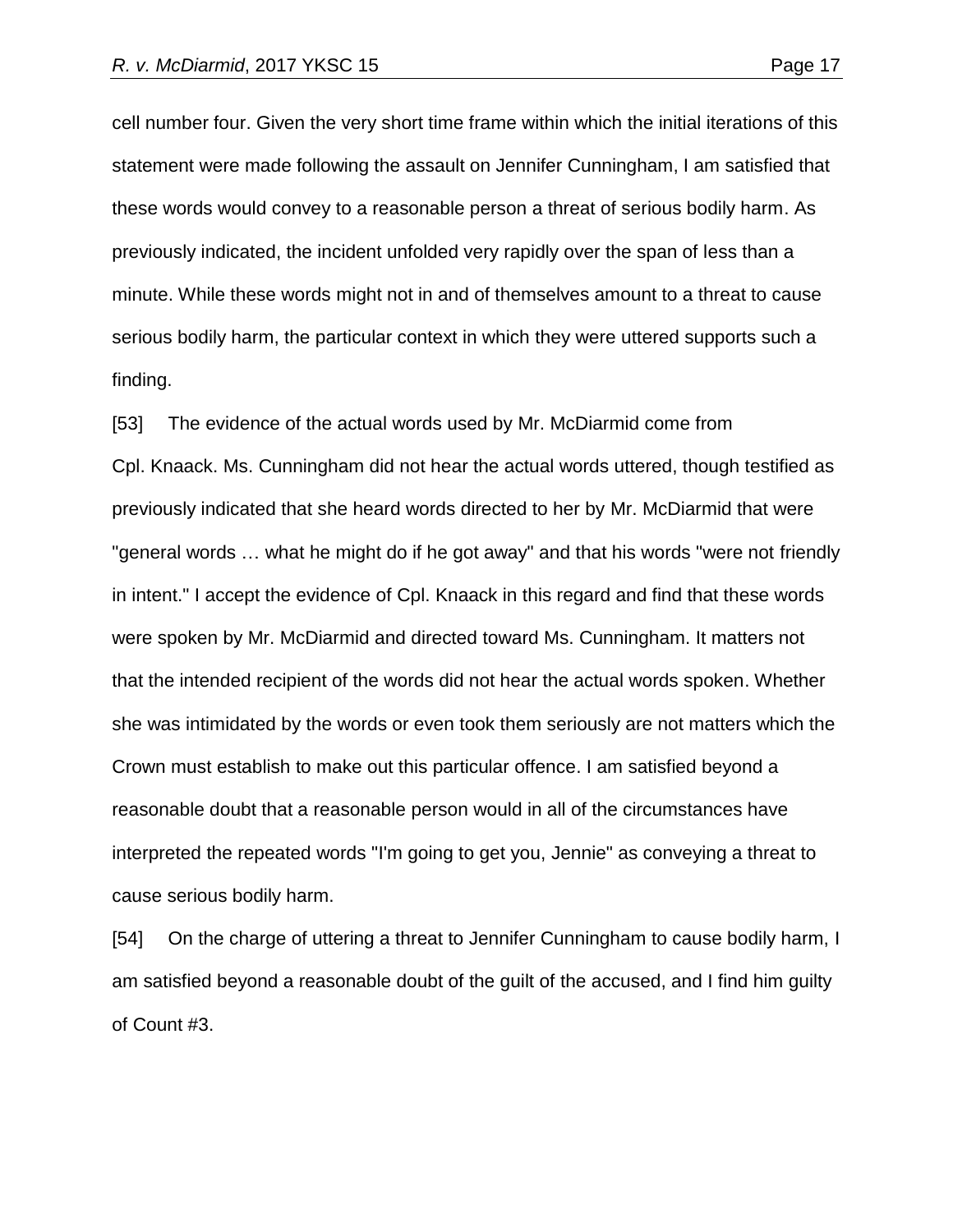#### Count #5: Assault a Peace Officer in the Execution of His Duty

[55] On the evidence before me, I am satisfied beyond a reasonable doubt that Cpl. Knaack, a member of the Royal Canadian Mounted Police, was on duty on February 7, 2014, and was a peace officer within the meaning of s. 2 of the *Criminal Code*. Cpl. Knaack's status as a peace officer would have been well-known to Mr. McDiarmid as a result of his prior dealings with Cpl. Knaack dating back to the officer's posting in Dawson City between 2007 and 2010. Further, he was in police uniform on the date in question as best evidenced by the content of the video, Exhibit No. 1.

[56] The question is whether Cpl. Knaack was acting in the execution of his duty at the time. Based on all of the evidence adduced during this trial, I am satisfied that in his role as the NCO in charge of the RCMP provost section, he was charged with the responsibility for escorting prisoners to and from the courthouse coinciding with their scheduled court appearances. His overall responsibility for the safety and well-being of prisoners in his charge extended to protecting members of the public from the unlawful acts of those prisoners under his control. Moreover, as with all peace officers, he had a general duty to preserve the peace. His actions in not only supervising the interaction between Ms. Cunningham and Mr. McDiarmid but in coming to the aid of Ms. Cunningham when assaulted by Mr. McDiarmid were undertaken as part of his duties as a peace officer. It follows that I am satisfied beyond a reasonable doubt that he was acting in the execution of his duties at the time of this incident.

[57] On the issue of whether or not Mr. McDiarmid assaulted Cpl. Knaack, I would again refer to the definition of assault in s. 265(1) of the *Criminal Code*: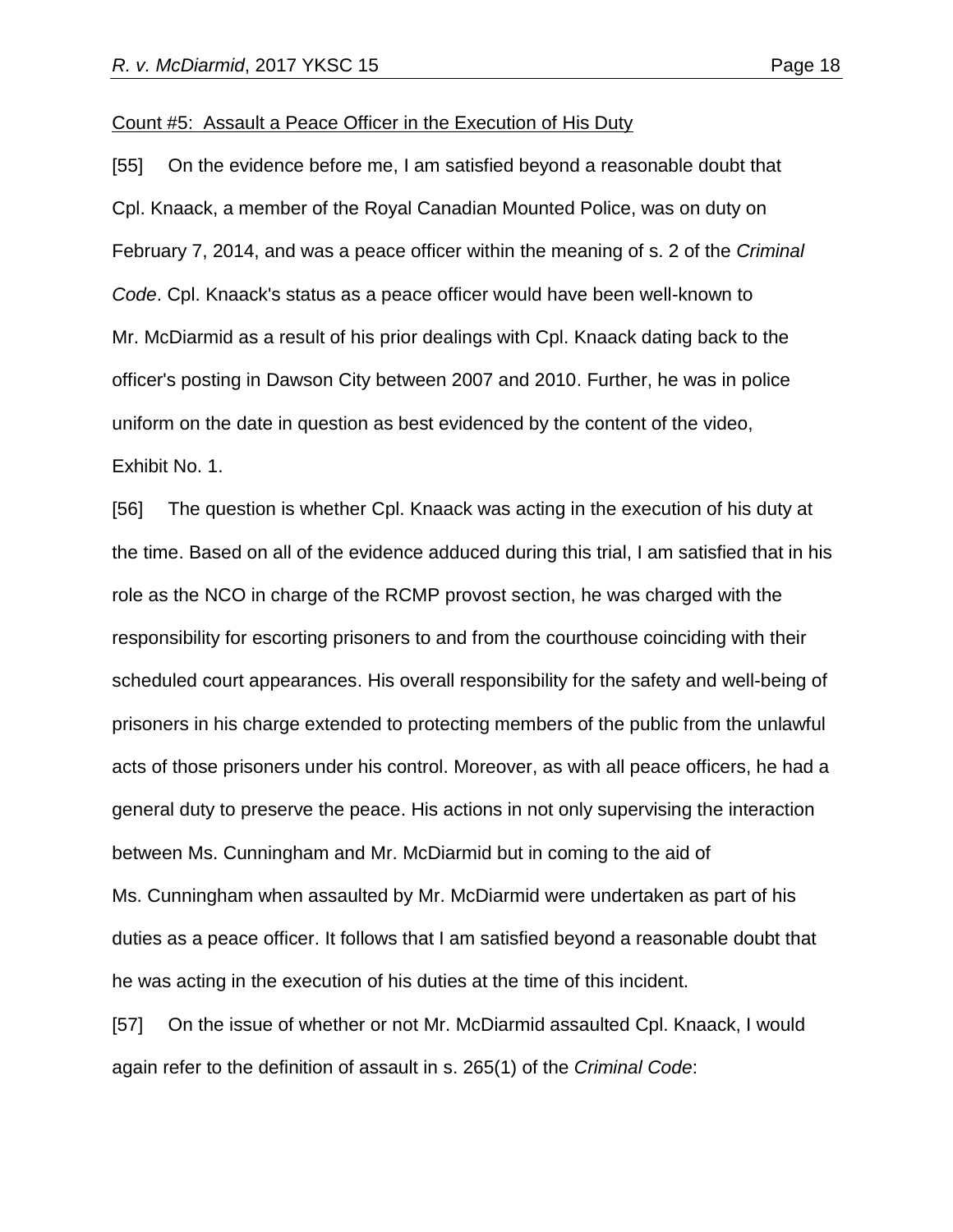A person commits assault when

- a) without the consent of another person, he applies force intentionally to that other person, directly or indirectly;
- b) he attempts or threatens, by an act or gesture, to apply force to another person, if he has, or causes that other person to believe on reasonable grounds that he has, present ability to effect his purpose . . .

[58] Having carefully considered the evidence of both Cpl. Knaack and Jennifer Cunningham and also having viewed Exhibit No. 1, I am satisfied that all of Mr. McDiarmid's physical gestures and actions after exiting cell number two were directed toward Ms. Cunningham. According to Cpl. Knaack, Mr. McDiarmid charged toward Ms. Cunningham with an arm raised and cocked fist. Further, Cpl. Knaack stated that he was struck by Mr. McDiarmid as Mr. McDiarmid attempted to get around him and get at Ms. Cunningham. According to Ms. Cunningham, Mr. McDiarmid "somehow tried to assault me" as he exited the cell and moved toward the area of her head and neck.

[59] There is no evidence that Mr. McDiarmid intended to assault Cpl. Knaack during the split seconds during which the initial portion of the incident unfolded. On the contrary, his entire intention was focused on, and directed at, Ms. Cunningham. The blow or blows which may have struck Cpl. Knaack were all intended for Ms. Cunningham. Moreover, the physical acts of Mr. McDiarmid which inadvertently connected with Cpl. Knaack formed part of the acts constituting the assault on Ms. Cunningham.

[60] It follows that I am not satisfied beyond a reasonable doubt that Mr. McDiarmid intentionally applied force to Cpl. Knaack. As such I find him not guilty of Count #5.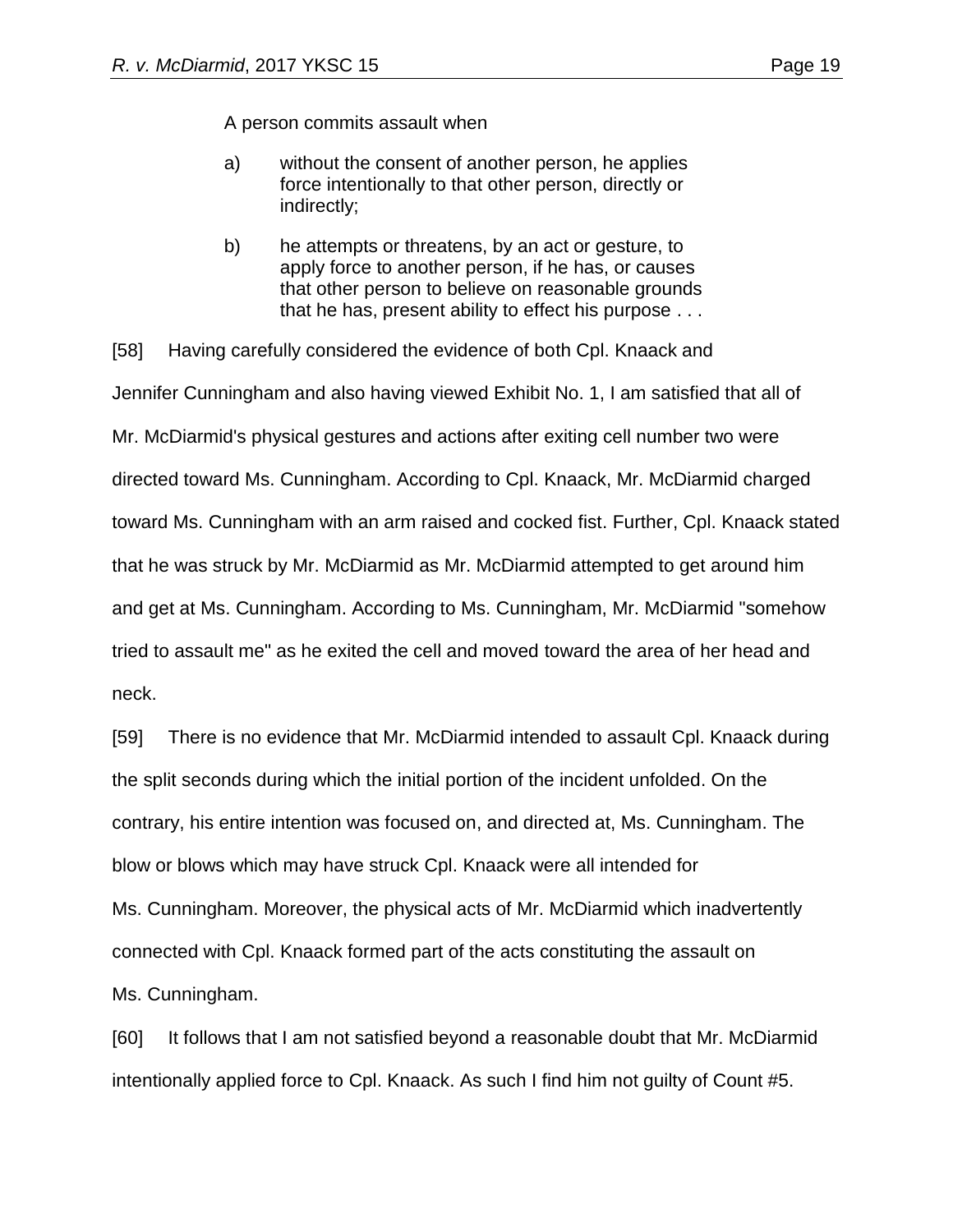#### Count #6: Resist a Peace Officer in the Execution of His Duty by Fighting

[61] For the reasons outlined above in relation to Count #5, I am satisfied beyond a reasonably doubt that Cpl. Knaack was a peace officer acting in the execution of his duty on February 7, 2014. The issue to be determined relative to this count of the indictment is did Mr. McDiarmid resist Cpl. Knaack by fighting.

[62] I accept Cpl. Knaack's evidence generally, but in particular that he told Mr. McDiarmid to stop and to stop resisting as they moved down the hallway together with Cst. Kingdon. While the entire event lasted a very brief period of time, it is clear that Mr. McDiarmid's actions involved active physical resistance in the face of efforts made by Cpl. Knaack and Cst. Kingdon to bring him under control and place him in handcuffs. Mr. McDiarmid's movements are clearly visible in Exhibit No. 1, both the Cell Door Video recording of the incident and the Stairwell Camera Video recording. At one point, Mr. McDiarmid can clearly be seen trying to push himself up off the floor using his hands and arms. I am also satisfied that the movement of the trio across the corridor toward the counter and then down the hallway to just in front of cell number four was largely the result of Mr. McDiarmid's resistance to the efforts of the two police officers to bring his movements under control.

[63] The essence of an offence under s. 129(a) of the *Criminal Code* is resistance of a peace officer in the execution of his duty. I am satisfied beyond a reasonable doubt that the actions of Mr. McDiarmid amounted to resistance in that through his actions he rendered more difficult the task facing Cpl. Knaack and Cst. Kingdon to bring him under control. I am also satisfied that these actions on the part of Mr. McDiarmid constituted fighting as particularized by the Crown.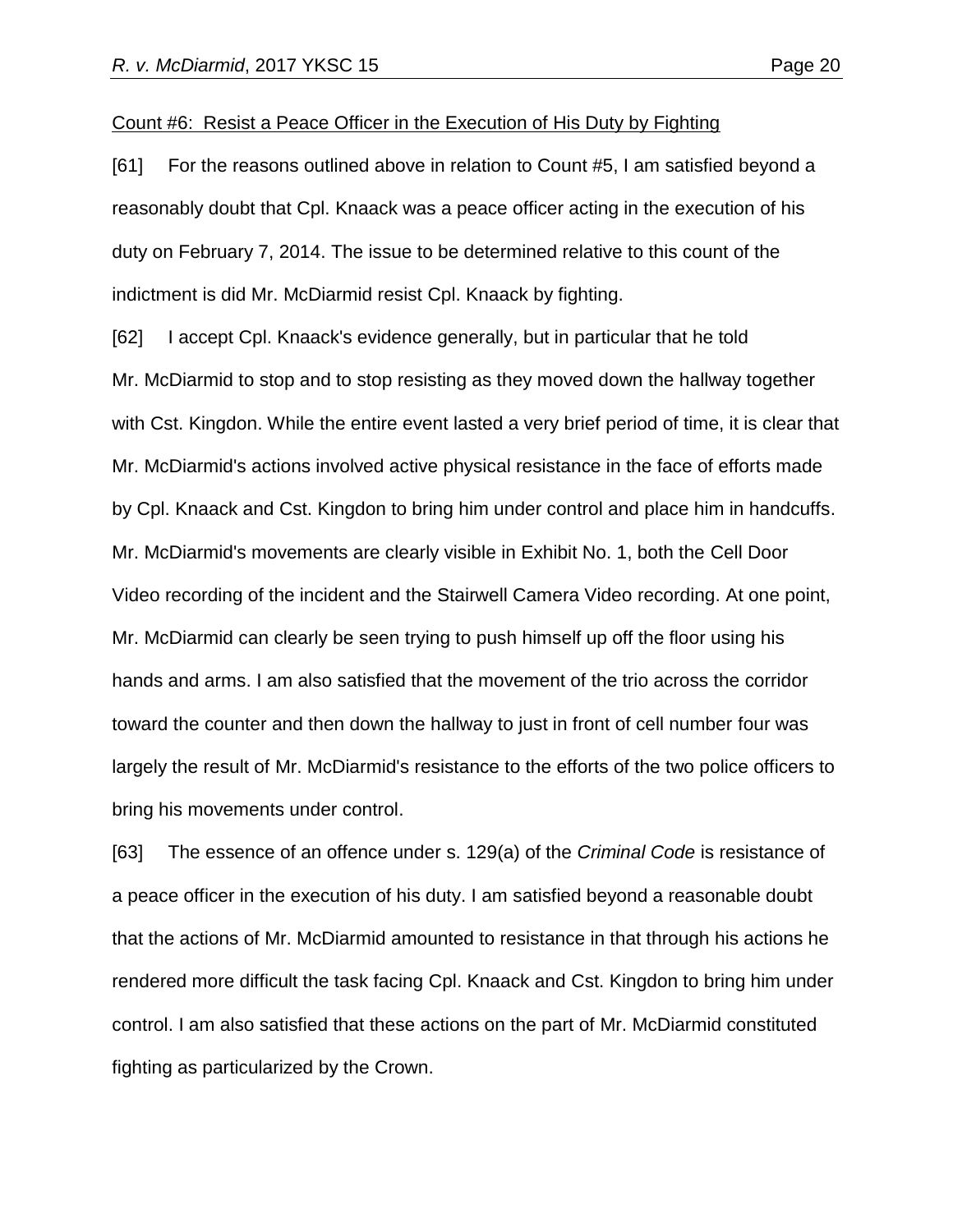[64] It follows that I find him guilty of Count #6, resisting a peace officer in the

execution of his duty.

# Count #1: Intimidation of a Justice System Participant

[65] This particular count in the indictment charges Mr. McDiarmid with the offence of intending to provoke a state of fear in Jennifer Cunningham, a justice system participant, through violence and threats of violence in order to impede her in the performance of her duties. The term "justice system participant" is defined in the *Criminal Code*, the relevant portions of which read:

> (b) a person who plays a role in the administration of criminal justice including . . . (ii) a prosecutor, a lawyer, a member of the Chambre des notaires du Québec and an officer of [the] court.

[66] On the evidence before me, including the content of Exhibit No. 2 and Exhibit No. 3, the court Orders appointing Ms. Cunningham as *amicus*, I am satisfied that the Crown has established that Ms. Cunningham was a justice system participant. She testified that she was a member of the Yukon Law Society and, as such, a lawyer. While not counsel to Mr. McDiarmid, she had been appointed by the court to perform a function relative to two criminal proceedings instituted against Mr. McDiarmid. The scope of her role as *amicus* was fully set out in the Orders appointing her to that role. These were valid court Orders on February 7, 2014. In my view, this satisfies this particular requirement of the charge. I am also satisfied that Mr. McDiarmid both threatened to use violence and used violence against Ms. Cunningham, a justice system participant. This finding flows from my earlier conclusions finding Mr. McDiarmid guilty of assault and uttering threats to Ms. Cunningham.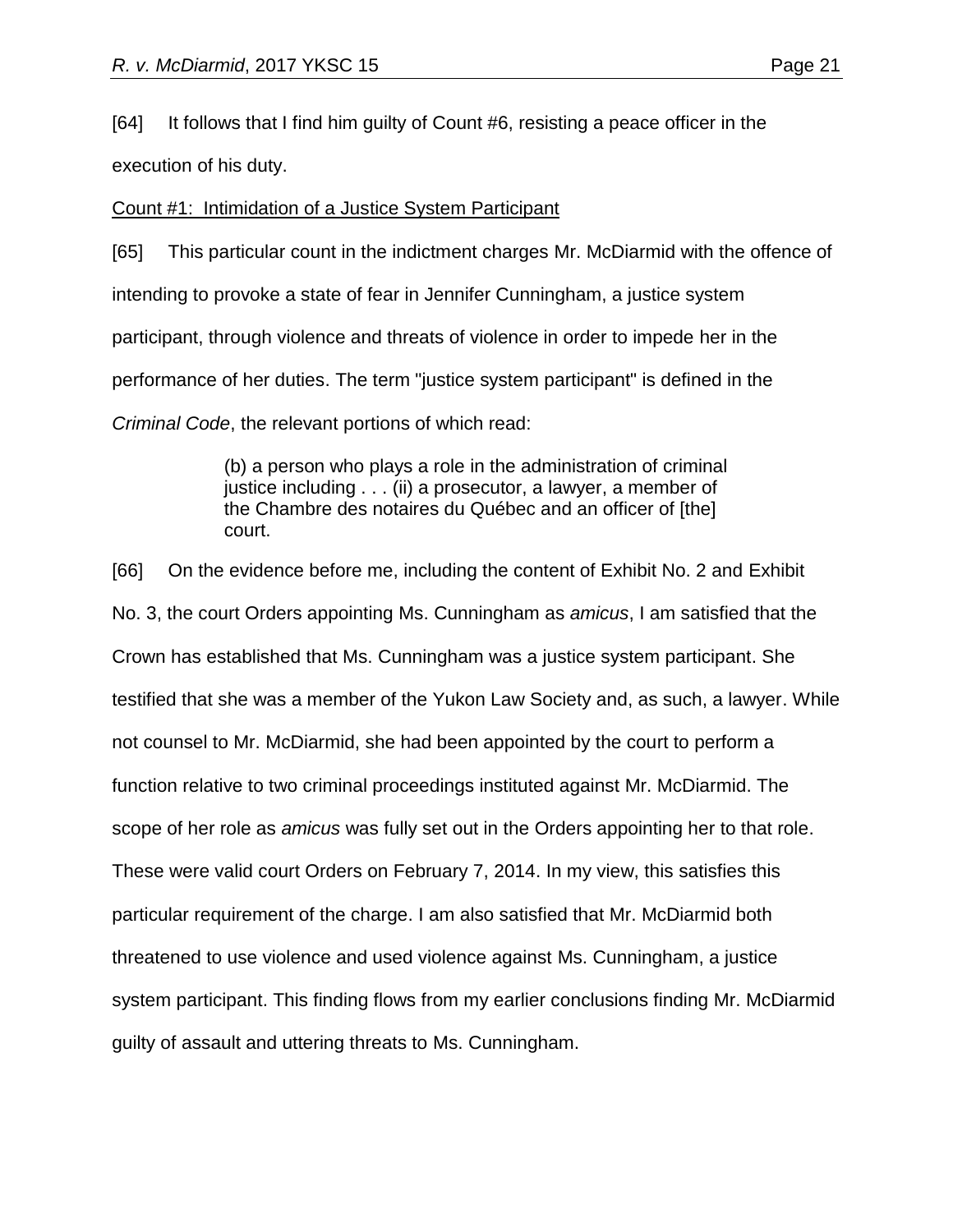[67] The real issue in this case is whether or not the Crown has proven beyond a reasonable doubt that Mr. McDiarmid had the necessary intention to commit the offence. Specifically, has the Crown established that Mr. McDiarmid had an intention to provoke a state of fear in Ms. Cunningham and he did so in order to impede her in the performance of her duties.

[68] This very issue was considered by the British Columbia Supreme Court in *R. v. Bergeron*, 2013 BCSC 443, a decision of Cullen A.C.J. The facts in this case, briefly stated, are that Mr. Bergeron attacked a prosecutor who had previously been involved in criminal charges then facing the accused. The prosecutor was knocked unconscious and suffered several broken facial bones requiring surgery and the insertion of plates, screw, and mesh in his face to stabilize the broken bones. He missed two and a half months of work. The injuries sustained were found to have had ongoing effects impeding him from working at his previous level.

[69] The trial judge found that Mr. Bergeron had acted belligerently in his dealings earlier that same day with employees at the Active Support Against Poverty Housing Society when he damaged property, uttered threats, and assaulted an employee of the society. After he left the society's office, he threw a rock at a passing police vehicle, causing a window to break. He then made his way to the courthouse where he used profane and demeaning language toward the staff, only departing when he learned that the sheriff had been called to respond to the situation. It was at that point that he saw and recognized the prosecutor on the street, whereupon he attacked him and threatened to kill him for convicting him and putting him in jail. He continued to express his hostility toward the prosecutor when he was subsequently apprehended.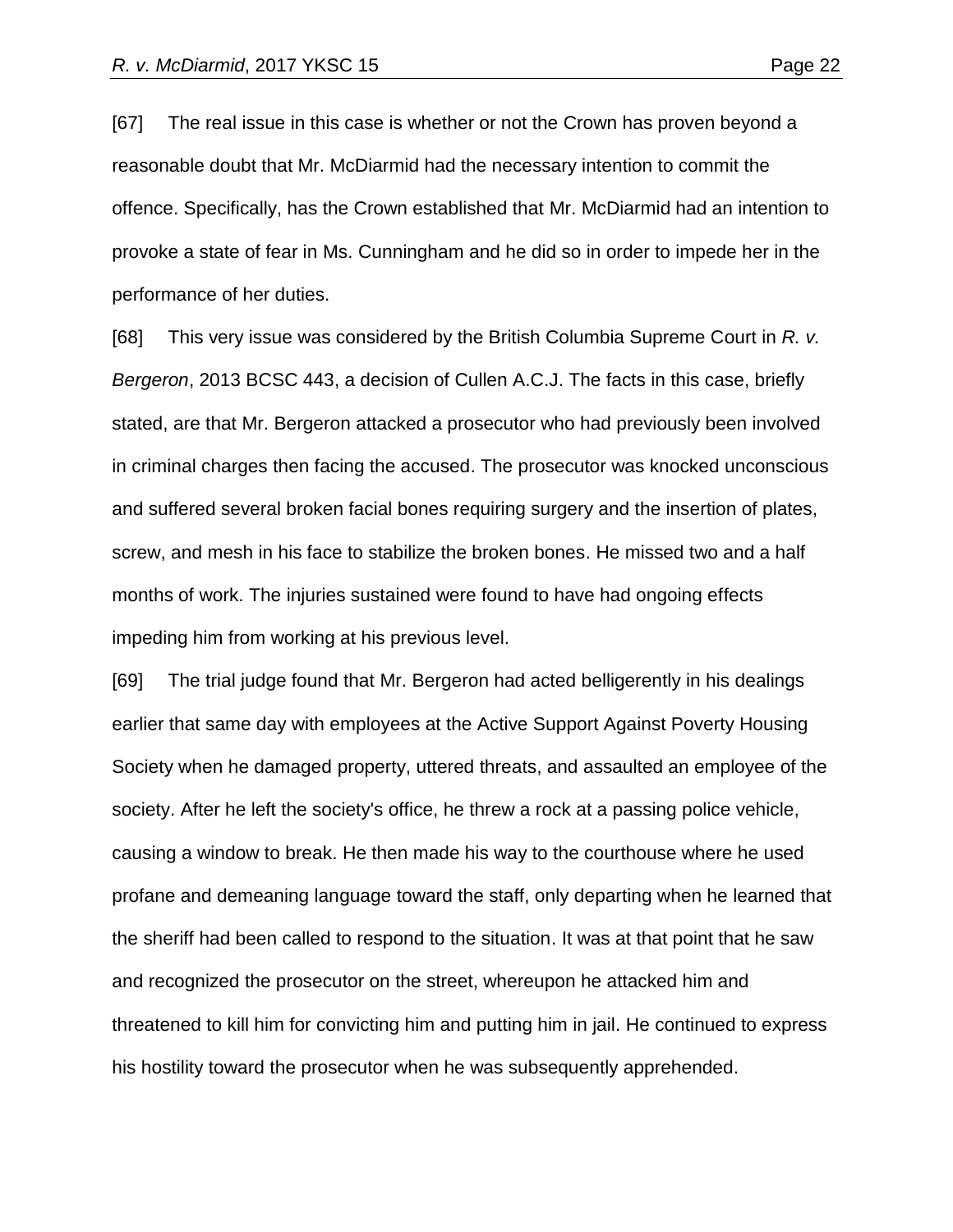[70] The trial judge in *Bergeron* noted the entire episode extended over a period of 15 minutes. He rejected the defence contention that the accused was "lashing out at the world and venting a mindless display of anger" on the basis that "his anger and violence were directed and specifically focused at the courthouse staff and at a person whom he knew to be a prosecutor," all of this at para. 43.

[71] At para. 47 he concluded that "[t]he essence of his conduct was to exact revenge and punish Mr. Schmeisser for being a justice system participant and for the performance of his duties in that role."

[72] At para. 48 he concluded:

As I see it, however much the accused was engaged in an angry, violent rampage, there is sufficient pattern, direction, and focus to his conduct to establish beyond a reasonable doubt that he was cognizant of the inevitable consequences which it would have upon Mr. Schmeisser, and as such, he intended, at least in the sense contemplated in *Chartrand* and *Armstrong*, . . . to impede him in the performance of his duties.

[73] In my view, the circumstances of this case are quite different. In this instance, the incident took place over a very brief period of time, less than a minute, and involved no rampage. Unlike *Bergeron*, there is no evidence that Mr. McDiarmid's words and actions provoked fear in Ms. Cunningham, nor that he impeded her in the performance of her duties. Ms. Cunningham's evidence was that she did not know how she felt at the time. At no point in her evidence did she express fear. While she did express concern that someone might get hurt during the incident, I am not prepared to infer from such an expression of concern that Mr. McDiarmid's words and actions provoked fear in Ms. Cunningham.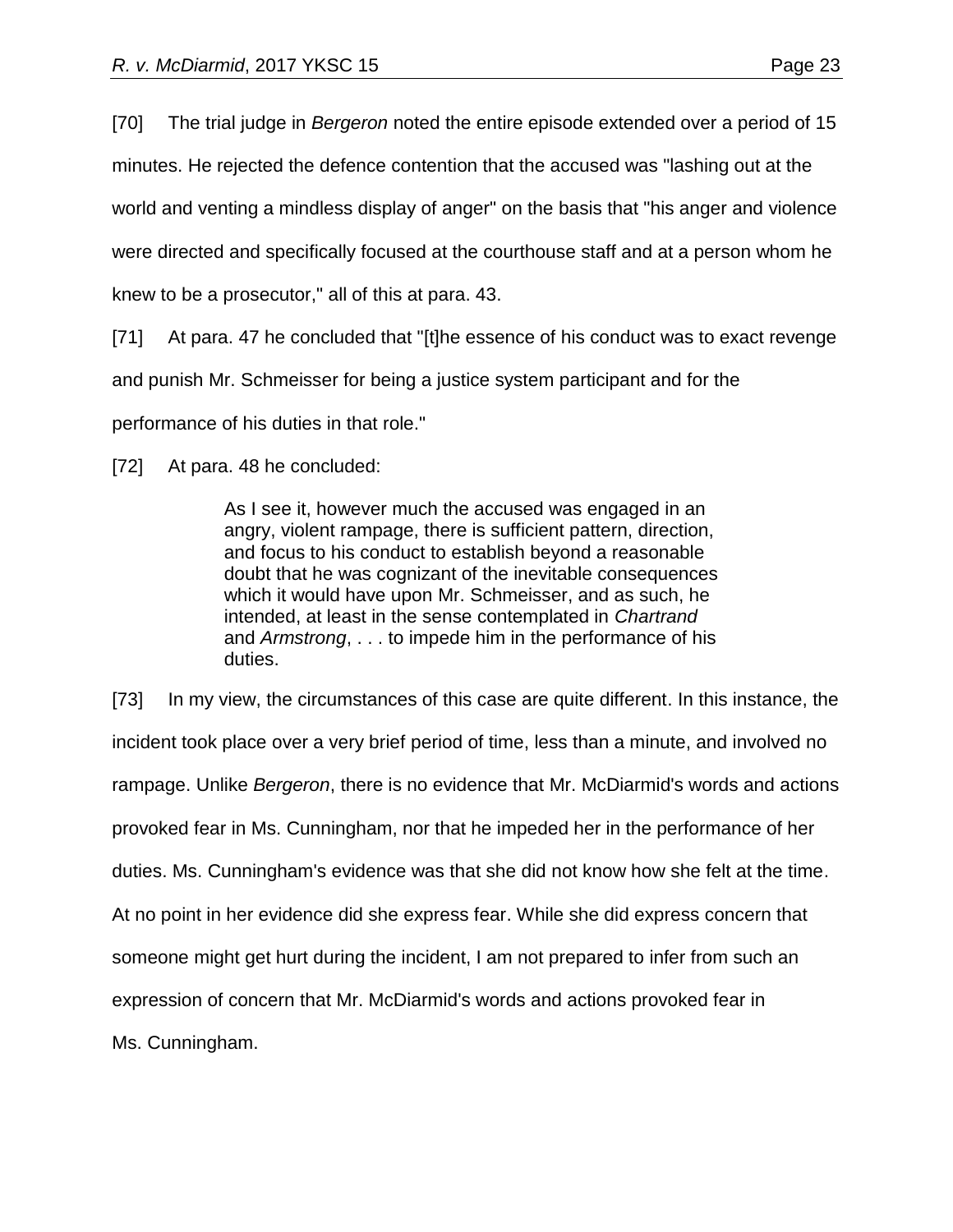[74] Likewise, I am not prepared to infer fear, as urged upon me by the Crown, by her demeanour as depicted in the video recordings of the event. Moreover, there is no evidence that his words or actions ever impeded her in the performance of her duties. On the contrary, she appeared in court with Mr. McDiarmid a few hours later. Her subsequent application to be removed as *amicus* was, in my view, based entirely on her perception that she could not continue to act in that role once it became clear that the Crown intended to pursue criminal charges against Mr. McDiarmid relative to this

incident and that she would be a necessary Crown witness against Mr. McDiarmid.

[75] While I accept the Crown's argument that Ms. Cunningham's lack of fear is not determinative of the issue, her reaction to the words and actions of Mr. McDiarmid are nonetheless relevant in assessing the context in which the words and actions took place. In *R. v. O'Brien*, the accused was charged with uttering a threat to cause death or bodily harm. A majority of the court held that the trial judge had correctly held "that the *mens rea* is that the words are meant [to convey] a threat. In other words they are meant to intimidate," (para. 5). In my view, the reasoning in *O'Brien* is applicable in this instance, and following the decision in *R. v. Clemente*, I can look at the actions of the accused, the words used, the context in which they were spoken, and the person to whom they were directed in determining the issue of intent.

[76] While I accept that it is possible, even perhaps probable, that Mr. McDiarmid intended his words and actions to provoke a state of fear in Ms. Cunningham in order to impede her in the performance of her duties, I am not satisfied beyond a reasonable doubt that this was the case. In my view, there is another reasonable inference to be drawn from the proven facts, namely that Mr. McDiarmid lashed out in a flash of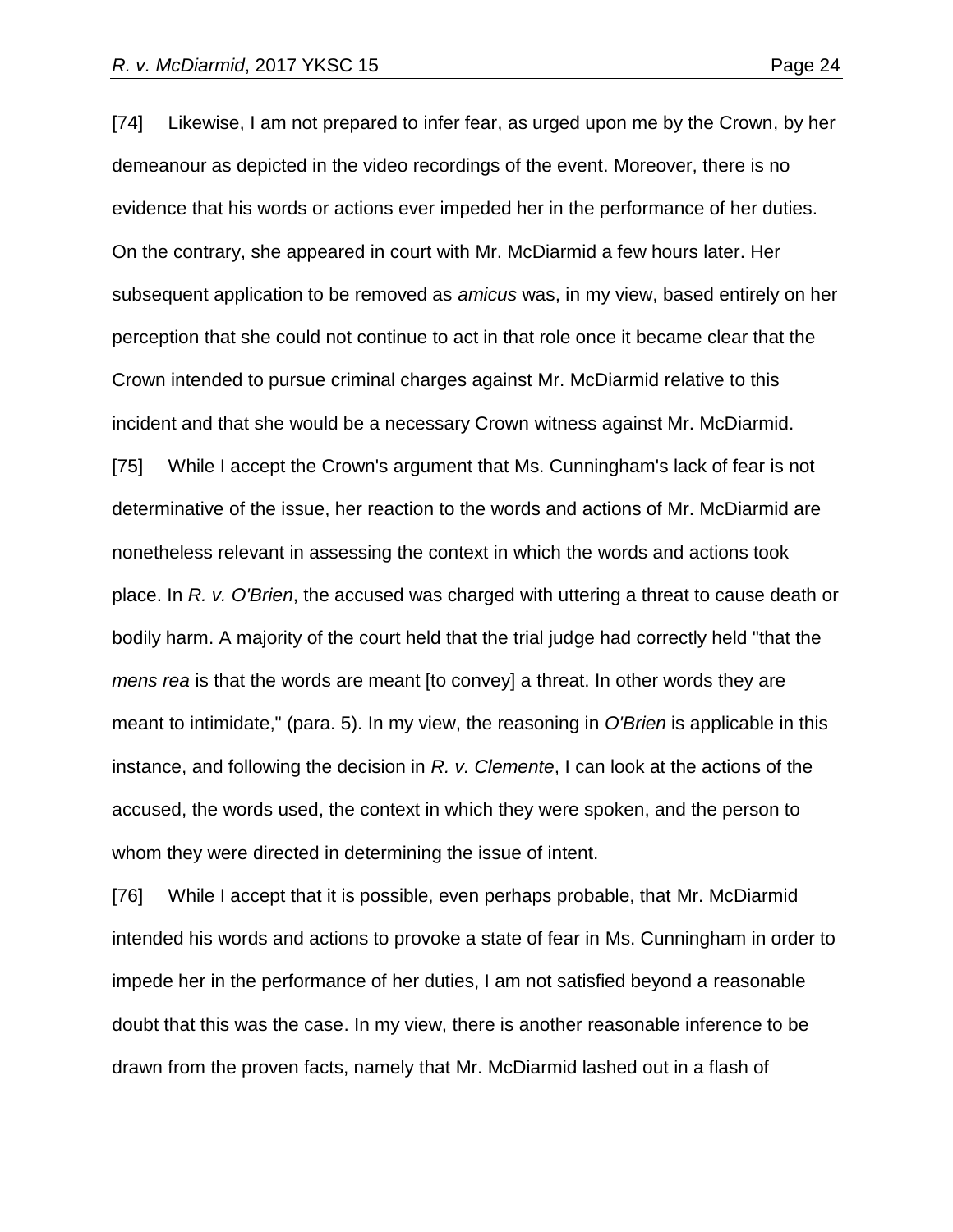frustration and anger directed at the judge who had removed him from the courtroom the previous afternoon. Ms. Cunningham's evidence was that she had been sent by the judge to inquire as to whether or not Mr. McDiarmid was willing to return to the courtroom and abide by the directions of the court. Immediately prior to the outburst, Ms. Cunningham handed Mr. McDiarmid cases that the judge wished her to review.

[77] Again, while suspicious as to Mr. McDiarmid's intentions, I have a doubt that his words and actions were intended to provoke a state of fear in Ms. Cunningham in order to impede her in the performance of her duties. Accordingly, I find Mr. McDiarmid not guilty of Count #1.

#### Count #2: Attempt to Obstruct the Course of Justice

[78] The final count to be considered involves a charge of attempting to obstruct the course of justice by using violence or threats of violence toward Jennifer Cunningham, appointed as *amicus* by previous orders of the Yukon Supreme Court. While the indictment alleges an offence to contrary s. 139(1) of the Code, the language of the count itself leads me to conclude that (2) of s. 139 is in fact the proper charging section. [79] The essential elements that must be established by the Crown beyond a

reasonable doubt are:

- a) the existence of ongoing judicial proceedings;
- b) the accused did an act that had the risk of obstructing, perverting, or defeating the course of justice;
- c) the accused intentionally did the act;
- d) the accused knew or was wilfully blind to the consequences of his act in creating the risk.